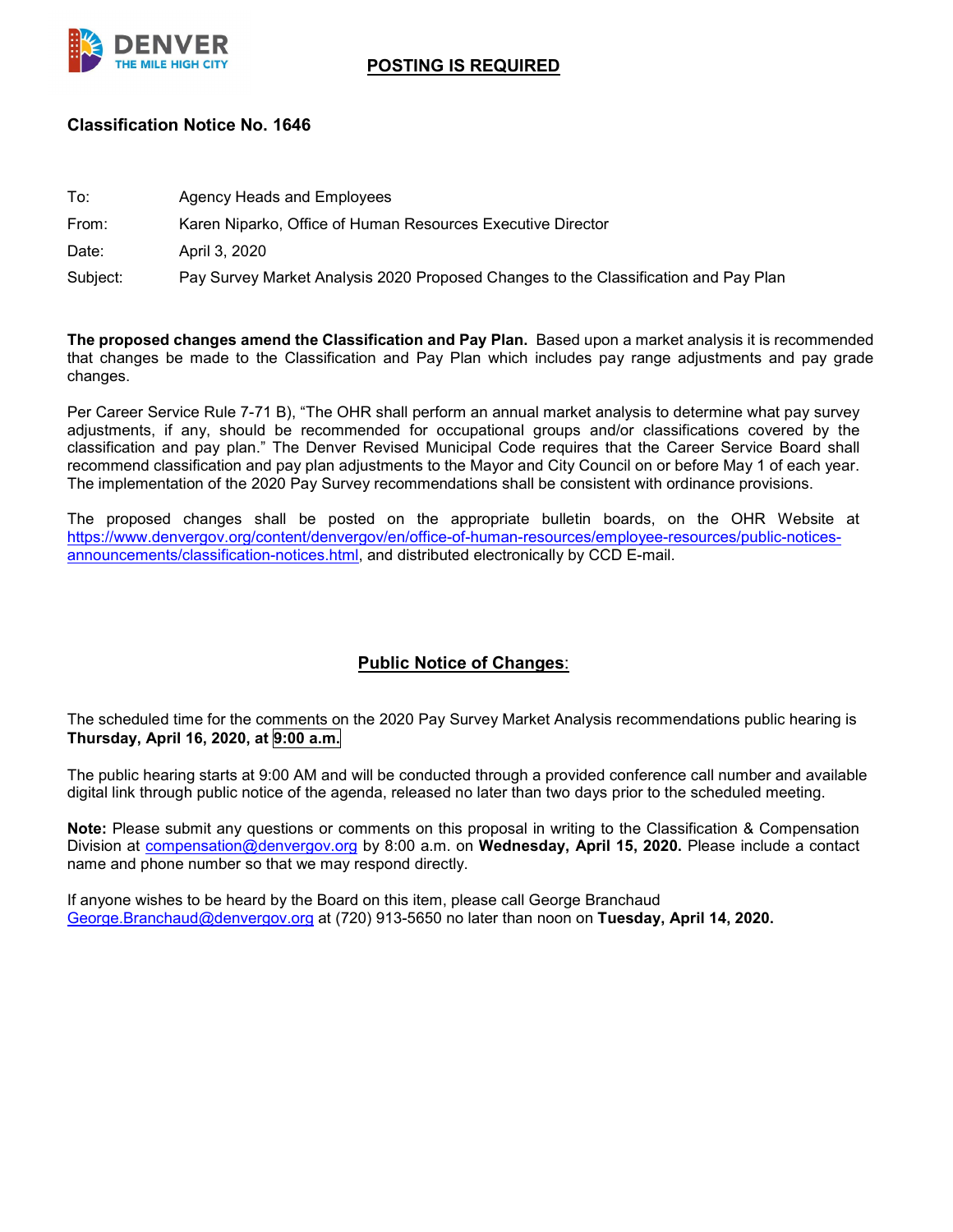The Office of Human Resources (OHR) has completed the annual market study of prevailing wages in the Denver metropolitan area. The City Charter and the Denver Revised Municipal Code (DRMC) requires the survey to be completed with the findings and recommendations provided to the Career Service Board, the Mayor, and City Council.

#### **Occupational Group Adjustments**

The annual Pay Survey Market Analysis ensures that the city's pay ranges are competitive with comparable jobs. When the market data indicates the city's pay for an occupational group has fallen behind the market, OHR recommends a structure increase for the occupational group. If the city's rates are above the market, OHR recommends no change.

The occupational group adjustments are not designed to deliver a pay increase with one exception when an employee's pay falls below the range minimum of the adjusted pay range, the employee's pay will move to the new range minimum. Occupational group adjustments recommended in the 2020 Pay Survey Market Analysis will be effective on July 1, 2020, in accordance with DRMC.

#### **Individual Pay Grade Adjustments**

Individual classifications may also be adjusted to a higher pay grade based on the results of the market analysis. The classification must typically be at least 10% behind the market to be considered for an adjustment.

A pay increase is granted when a classification is adjusted to a higher pay grade because of a Pay Survey Market Analysis recommendation. The pay increase is equal to 4.55% for each pay grade adjusted upwards. Pay grade adjustments recommended in the 2020 Pay Survey Market Analysis will be effective on January 1, 2021, in accordance with DRMC.

City employees will have the opportunity to comment on the findings at a public hearing conference call to the Career Service Board on April 16, 2020, at 9:00 a.m.

Additional information on the Annual Market Pay Survey Analysis can be found at: [Pay Survey Market Analysis FAQ](https://www.denvergov.org/content/denvergov/en/office-of-human-resources/employee-resources/Classification-and-Compensation/market-pay-survey.html)

The following steps will help you to identify the pay grade assigned to your current classification. A pay grade is composed of one letter and three numbers. The letter indicates the occupational group and the numbers represent the pay grade within the specified occupational group. A list of current classifications and their pay grades and ranges can be found online [here.](https://www.denvergov.org/content/dam/denvergov/Portals/671/documents/Pay/PayRanges&JobTitles.pdf)

Employees can find information on their title, pay grade, and pay rate information in Workday [via Denver Hub](https://denvercity.sharepoint.com/sites/moderndev) under their employee profile (View Profile, in top right hand corner of the home screen) and will require employees to log into their Workday account.

- To locate their title, employees should navigate to *View Profile.*
- To locate their pay grade, employees should navigate to *View Profile> Compensation.*

| <b>Occupational Group Adjustments</b> |  |
|---------------------------------------|--|
| <b>Effective July 1, 2020</b>         |  |

|                | <b>Occupational Group</b>                             | <b>Proposed Average</b><br><b>Occupational Group</b><br><b>Adjustment</b> |
|----------------|-------------------------------------------------------|---------------------------------------------------------------------------|
| (C)            | Clerical                                              | 1.55%                                                                     |
| (N)            | Enforcement/Compliance/<br><b>Protective Services</b> | 2.91%                                                                     |
| (E)            | <b>Engineering &amp; Science</b>                      | 2.00%                                                                     |
| (V)            | Fiscal                                                | 2.80%                                                                     |
| (A)            | <b>General Administrative</b>                         | 1.64%                                                                     |
| (O)            | Healthcare                                            | $0.00\%$                                                                  |
| (1)            | Information Technology                                | 0.44%                                                                     |
| (L)            | Legal                                                 | 1.34%                                                                     |
| $(\mathsf{J})$ | Maintenance & Operations                              | 0.94%                                                                     |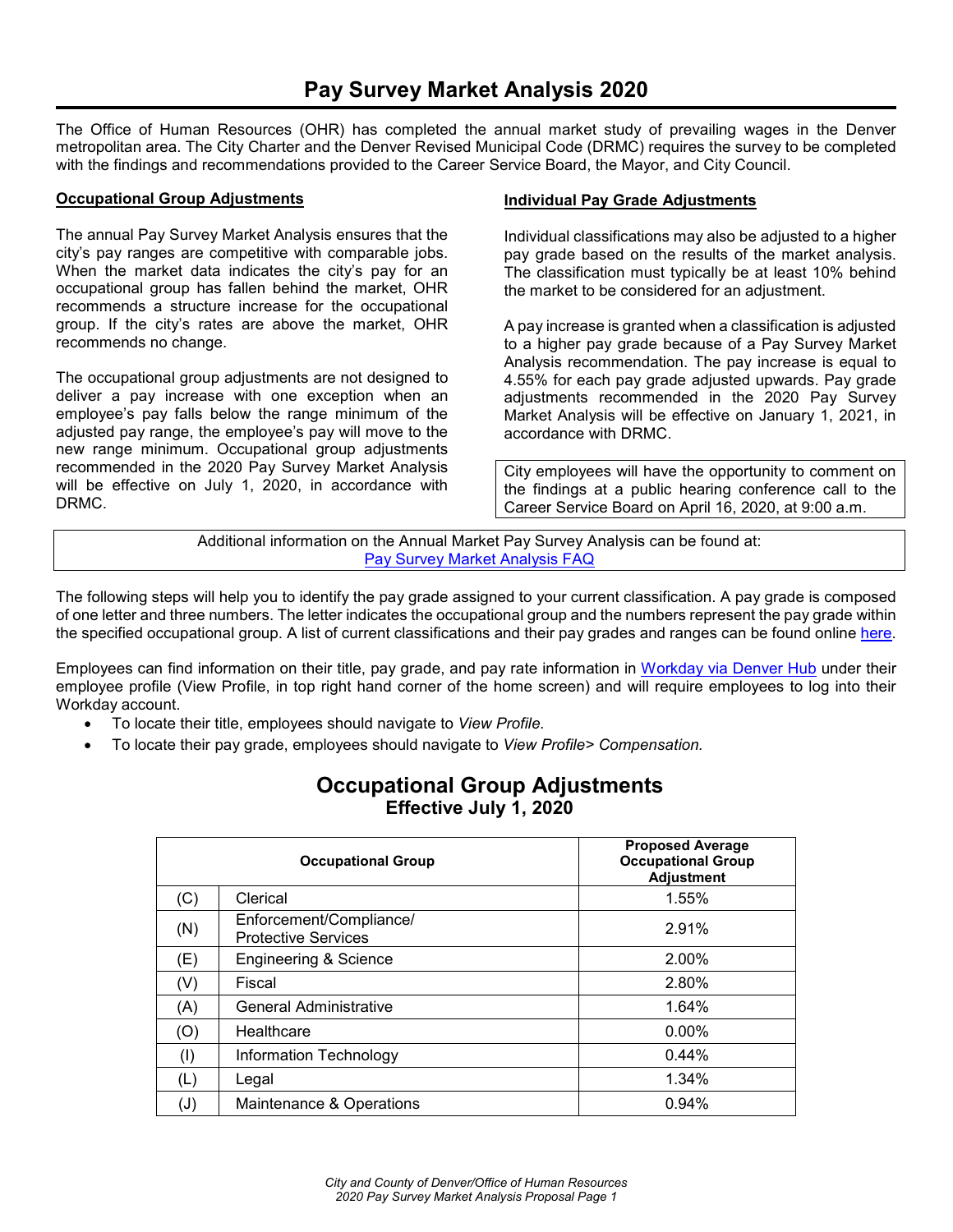# **Classification Pay Grade Adjustments Effective January 1, 2021**

| <b>Classification</b>                          | <b>From</b> | To    |
|------------------------------------------------|-------------|-------|
| Air Service Development Manager                | A-817       | A-819 |
| <b>Business Development Representative I</b>   | A-808       | A-810 |
| <b>Business Development Representative II</b>  | A-810       | A-812 |
| <b>Community Development Representative I</b>  | A-808       | A-810 |
| <b>Community Development Representative II</b> | A-810       | A-812 |
| <b>Director Facilities Management</b>          | A-816       | A-817 |
| <b>Economic Development Supervisor</b>         | A-810       | A-812 |
| <b>Graphics Supervisor</b>                     | A-807       | A-808 |
| <b>Graphics Technician</b>                     | A-614       | A-615 |
| Landside Service Agent I                       | $N-612$     | N-614 |
| Landside Service Agent II                      | N-616       | N-618 |
| Property and Evidence Technician               | N-616       | N-618 |
| Property and Evidence Technician Lead          | N-617       | N-619 |
| <b>Statistical Researcher Associate</b>        | A-809       | A-811 |
| <b>Statistical Researcher Senior</b>           | A-811       | A-813 |
| Vehicle Impound Clerk                          | N-612       | N-614 |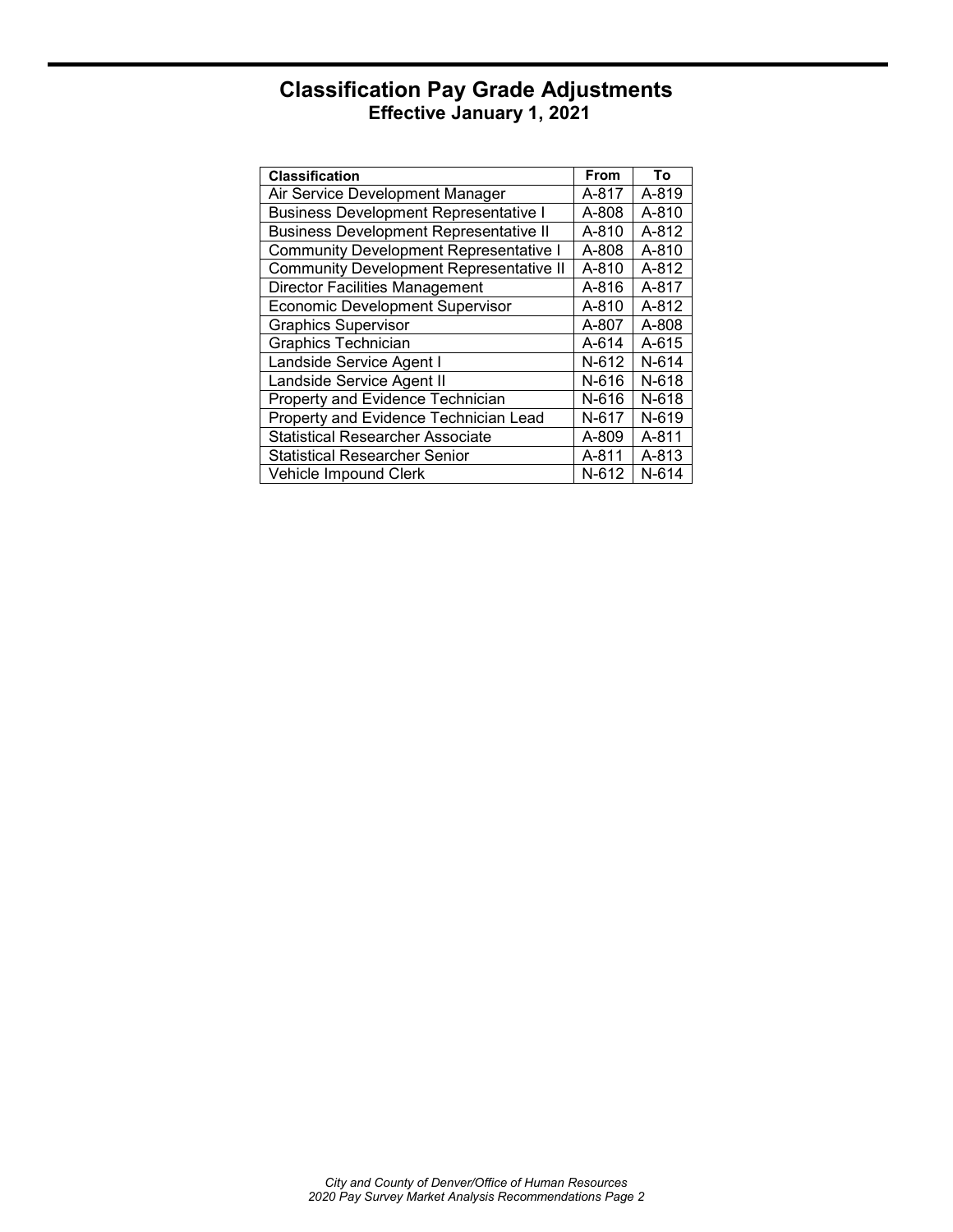|       | Range          | <b>1st Sector</b> | Range           | 3rd Sector     | Range          |       | Range          | <b>1st Sector</b> | Range           | 3rd Sector     | Range          |
|-------|----------------|-------------------|-----------------|----------------|----------------|-------|----------------|-------------------|-----------------|----------------|----------------|
|       | <b>Minimum</b> | <b>Maximum</b>    | <b>Midpoint</b> | <b>Maximum</b> | <b>Maximum</b> |       | <b>Minimum</b> | <b>Maximum</b>    | <b>Midpoint</b> | <b>Maximum</b> | <b>Maximun</b> |
| A-403 | \$13.00        | \$13.00           | \$13.00         | \$13.00        | \$13.00        | A-807 | \$52,395       | \$60,254          | \$68,114        | \$75,973       | \$83,832       |
| A-405 | \$15.19        | \$15.19           | \$15.19         | \$15.19        | \$15.19        | A-808 | \$56,010       | \$64,412          | \$72,813        | \$81,215       | \$89,616       |
| A-411 | \$15.61        | \$16.08           | \$16.56         | \$17.06        | \$17.57        | A-809 | \$59,875       | \$68,856          | \$77,838        | \$86,819       | \$95,800       |
| A-412 | \$17.89        | \$18.43           | \$18.98         | \$19.55        | \$20.14        | A-810 | \$64,006       | \$73,607          | \$83,208        | \$92,809       | \$102,410      |
| A-413 | \$18.84        | \$19.41           | \$19.99         | \$20.59        | \$21.21        | A-811 | \$68,422       | \$78,685          | \$88,949        | \$99,212       | \$109,475      |
| A-414 | \$19.95        | \$20.55           | \$21.17         | \$21.82        | \$22.46        | A-812 | \$73,143       | \$84,115          | \$95,086        | \$106,058      | \$117,029      |
| A-604 | \$13.21        | \$14.73           | \$16.25         | \$17.77        | \$19.29        | A-813 | \$78,190       | \$89,919          | \$101,647       | \$113,376      | \$125,104      |
| A-605 | \$13.81        | \$15.40           | \$16.99         | \$18.57        | \$20.16        | A-814 | \$83,585       | \$96,123          | \$108,661       | \$121,198      | \$133,736      |
| A-606 | \$14.44        | \$16.10           | \$17.76         | \$19.42        | \$21.08        | A-815 | \$89,352       | \$102,755         | \$116,158       | \$129,560      | \$142,963      |
| A-607 | \$15.10        | \$16.84           | \$18.58         | \$20.31        | \$22.05        | A-816 | \$95,517       | \$109,845         | \$124,172       | \$138,500      | \$152,827      |
| A-608 | \$15.79        | \$17.61           | \$19.42         | \$21.24        | \$23.05        | A-817 | \$102,108      | \$117,424         | \$132,741       | \$148,057      | \$163,373      |
| A-609 | \$16.51        | \$18.41           | \$20.31         | \$22.20        | \$24.10        | A-818 | \$109,153      | \$125,526         | \$141,899       | \$158,272      | \$174,645      |
| A-610 | \$17.26        | \$19.25           | \$21.23         | \$23.22        | \$25.20        | A-819 | \$116,685      | \$134,188         | \$151,691       | \$169,193      | \$186,696      |
| A-611 | \$18.05        | \$20.13           | \$22.20         | \$24.28        | \$26.35        | A-820 | \$124,736      | \$143,447         | \$162,157       | \$180,868      | \$199,578      |
| A-612 | \$18.87        | \$21.04           | \$23.21         | \$25.38        | \$27.55        | A-821 | \$133,343      | \$153,345         | \$173,346       | \$193,348      | \$213,349      |
| A-613 | \$19.73        | \$22.00           | \$24.27         | \$26.54        | \$28.81        | A-822 | \$142,544      | \$163,926         | \$185,307       | \$206,689      | \$228,070      |
| A-614 | \$20.63        | \$23.00           | \$25.38         | \$27.75        | \$30.12        | A-823 | \$152,380      | \$175,237         | \$198,094       | \$220,951      | \$243,808      |
| A-615 | \$21.57        | \$24.05           | \$26.53         | \$29.01        | \$31.49        | A-824 | \$162,894      | \$187,328         | \$211,762       | \$236,196      | \$260,630      |
| A-616 | \$22.55        | \$25.14           | \$27.74         | \$30.33        | \$32.92        | A-825 | \$174,134      | \$200,254         | \$226,374       | \$252,494      | \$278,614      |
| A-617 | \$23.58        | \$26.29           | \$29.01         | \$31.72        | \$34.43        | A-826 | \$186,149      | \$214,071         | \$241,994       | \$269,916      | \$297,838      |
| A-618 | \$24.65        | \$27.49           | \$30.32         | \$33.16        | \$35.99        | A-827 | \$198,993      | \$228,842         | \$258,691       | \$288,540      | \$318,389      |
| A-619 | \$25.77        | \$28.73           | \$31.70         | \$34.66        | \$37.62        | A-828 | \$212,724      | \$244,633         | \$276,541       | \$308,450      | \$340,358      |
| A-620 | \$26.94        | \$30.04           | \$33.14         | \$36.23        | \$39.33        | A-829 | \$227,402      | \$261,512         | \$295,623       | \$329,733      | \$363,843      |
| A-621 | \$28.17        | \$31.41           | \$34.65         | \$37.89        | \$41.13        | A-830 | \$243,093      | \$279,557         | \$316,021       | \$352,485      | \$388,949      |
| A-622 | \$29.45        | \$32.84           | \$36.23         | \$39.61        | \$43.00        |       |                |                   |                 |                |                |
| A-623 | \$30.79        | \$34.33           | \$37.87         | \$41.41        | \$44.95        |       |                |                   |                 |                |                |
| A-624 | \$32.19        | \$35.89           | \$39.60         | \$43.30        | \$47.00        |       |                |                   |                 |                |                |
| A-625 | \$33.65        | \$37.52           | \$41.39         | \$45.26        | \$49.13        |       |                |                   |                 |                |                |

|       | Range<br><b>Minimum</b> | <b>1st Sector</b><br><b>Maximum</b> | Range<br><b>Midpoint</b> | 3rd Sector<br><b>Maximum</b> | Range<br><b>Maximum</b> |       | Range<br><b>Minimum</b> | <b>1st Sector</b><br><b>Maximum</b> | Range<br><b>Midpoint</b> | 3rd Sector<br><b>Maximum</b> | Range<br><b>Maximum</b> |
|-------|-------------------------|-------------------------------------|--------------------------|------------------------------|-------------------------|-------|-------------------------|-------------------------------------|--------------------------|------------------------------|-------------------------|
| A-403 | \$13.00                 | \$13.00                             | \$13.00                  | \$13.00                      | \$13.00                 | A-807 | \$52,395                | \$60,254                            | \$68,114                 | \$75,973                     | \$83,832                |
| A-405 | \$15.19                 | \$15.19                             | \$15.19                  | \$15.19                      | \$15.19                 | A-808 | \$56,010                | \$64,412                            | \$72,813                 | \$81,215                     | \$89,616                |
| A-411 | \$15.61                 | \$16.08                             | \$16.56                  | \$17.06                      | \$17.57                 | A-809 | \$59,875                | \$68,856                            | \$77,838                 | \$86,819                     | \$95,800                |
| A-412 | \$17.89                 | \$18.43                             | \$18.98                  | \$19.55                      | \$20.14                 | A-810 | \$64,006                | \$73,607                            | \$83,208                 | \$92,809                     | \$102,410               |
| A-413 | \$18.84                 | \$19.41                             | \$19.99                  | \$20.59                      | \$21.21                 | A-811 | \$68,422                | \$78,685                            | \$88,949                 | \$99,212                     | \$109,475               |
| A-414 | \$19.95                 | \$20.55                             | \$21.17                  | \$21.82                      | \$22.46                 | A-812 | \$73,143                | \$84,115                            | \$95,086                 | \$106,058                    | \$117,029               |
| A-604 | \$13.21                 | \$14.73                             | \$16.25                  | \$17.77                      | \$19.29                 | A-813 | \$78,190                | \$89,919                            | \$101,647                | \$113,376                    | \$125,104               |
| A-605 | \$13.81                 | \$15.40                             | \$16.99                  | \$18.57                      | \$20.16                 | A-814 | \$83,585                | \$96,123                            | \$108,661                | \$121,198                    | \$133,736               |
| A-606 | \$14.44                 | \$16.10                             | \$17.76                  | \$19.42                      | \$21.08                 | A-815 | \$89,352                | \$102,755                           | \$116,158                | \$129,560                    | \$142,963               |
| A-607 | \$15.10                 | \$16.84                             | \$18.58                  | \$20.31                      | \$22.05                 | A-816 | \$95,517                | \$109,845                           | \$124,172                | \$138,500                    | \$152,827               |
| A-608 | \$15.79                 | \$17.61                             | \$19.42                  | \$21.24                      | \$23.05                 | A-817 | \$102,108               | \$117,424                           | \$132,741                | \$148,057                    | \$163,373               |
| A-609 | \$16.51                 | \$18.41                             | \$20.31                  | \$22.20                      | \$24.10                 | A-818 | \$109,153               | \$125,526                           | \$141,899                | \$158,272                    | \$174,645               |
| A-610 | \$17.26                 | \$19.25                             | \$21.23                  | \$23.22                      | \$25.20                 | A-819 | \$116,685               | \$134,188                           | \$151,691                | \$169,193                    | \$186,696               |
| A-611 | \$18.05                 | \$20.13                             | \$22.20                  | \$24.28                      | \$26.35                 | A-820 | \$124,736               | \$143,447                           | \$162,157                | \$180,868                    | \$199,578               |
| A-612 | \$18.87                 | \$21.04                             | \$23.21                  | \$25.38                      | \$27.55                 | A-821 | \$133,343               | \$153,345                           | \$173,346                | \$193,348                    | \$213,349               |
| A-613 | \$19.73                 | \$22.00                             | \$24.27                  | \$26.54                      | \$28.81                 | A-822 | \$142,544               | \$163,926                           | \$185,307                | \$206,689                    | \$228,070               |
| A-614 | \$20.63                 | \$23.00                             | \$25.38                  | \$27.75                      | \$30.12                 | A-823 | \$152,380               | \$175,237                           | \$198,094                | \$220,951                    | \$243,808               |
| A-615 | \$21.57                 | \$24.05                             | \$26.53                  | \$29.01                      | \$31.49                 | A-824 | \$162,894               | \$187,328                           | \$211.762                | \$236,196                    | \$260,630               |
| A-616 | \$22.55                 | \$25.14                             | \$27.74                  | \$30.33                      | \$32.92                 | A-825 | \$174,134               | \$200,254                           | \$226,374                | \$252,494                    | \$278,614               |
| A-617 | \$23.58                 | \$26.29                             | \$29.01                  | \$31.72                      | \$34.43                 | A-826 | \$186,149               | \$214,071                           | \$241,994                | \$269,916                    | \$297,838               |
| A-618 | \$24.65                 | \$27.49                             | \$30.32                  | \$33.16                      | \$35.99                 | A-827 | \$198,993               | \$228,842                           | \$258,691                | \$288,540                    | \$318,389               |
| A-619 | \$25.77                 | \$28.73                             | \$31.70                  | \$34.66                      | \$37.62                 | A-828 | \$212,724               | \$244,633                           | \$276,541                | \$308,450                    | \$340,358               |
| A-620 | \$26.94                 | \$30.04                             | \$33.14                  | \$36.23                      | \$39.33                 | A-829 | \$227,402               | \$261,512                           | \$295,623                | \$329,733                    | \$363,843               |
| A-621 | \$28.17                 | \$31.41                             | \$34.65                  | \$37.89                      | \$41.13                 | A-830 | \$243,093               | \$279,557                           | \$316,021                | \$352,485                    | \$388,949               |

### **B - Public Safety Cadet**

|              | Range          | <b>1st Sector</b> | Range           | 3rd Sector     | Range          |
|--------------|----------------|-------------------|-----------------|----------------|----------------|
|              | <b>Minimum</b> | <b>Maximum</b>    | <b>Midpoint</b> | <b>Maximum</b> | <b>Maximum</b> |
| <b>B-403</b> | \$13.00        | \$13.00           | \$13.00         | \$13.00        | \$13.00        |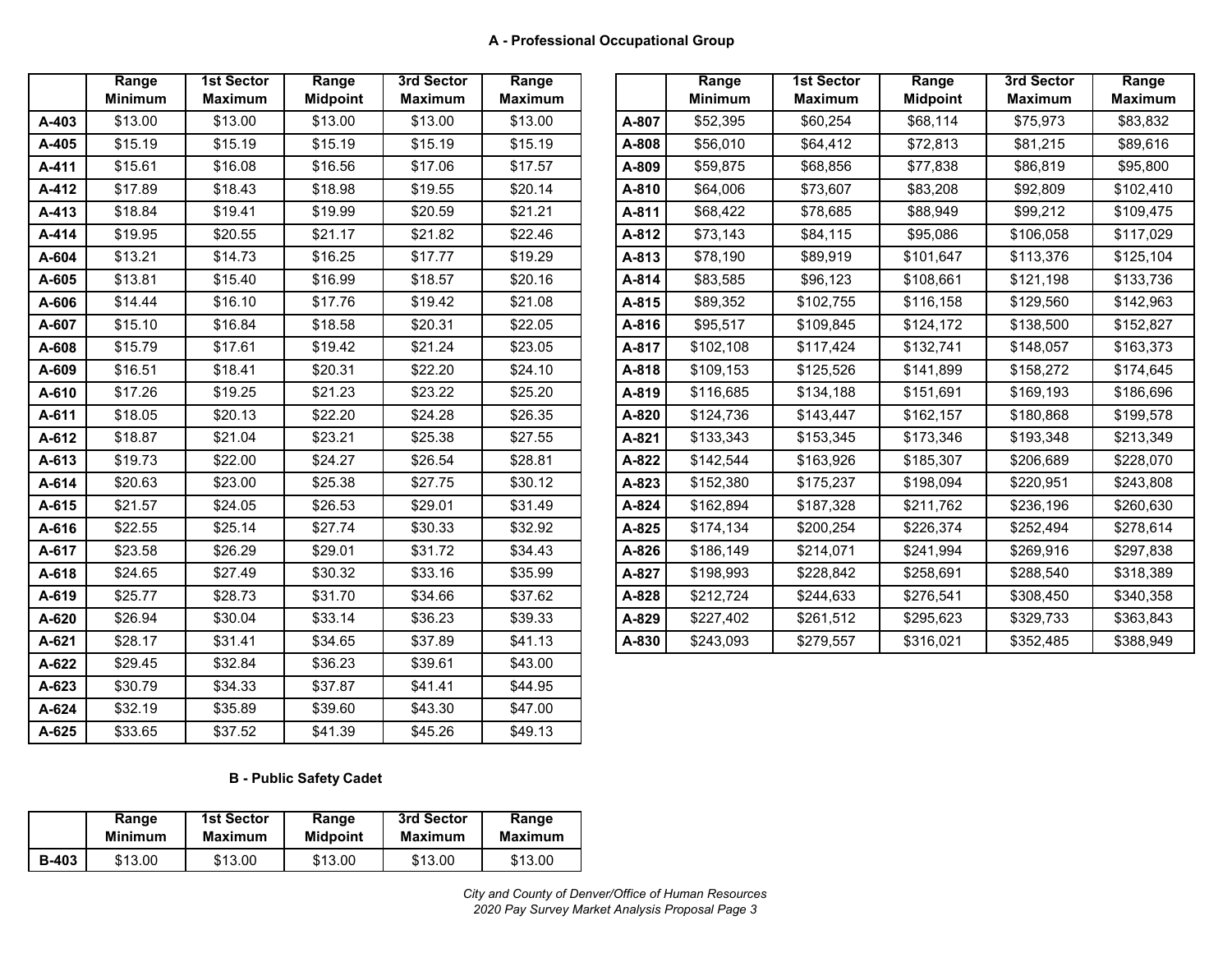|         | Range<br><b>Minimum</b> | <b>1st Sector</b><br><b>Maximum</b> | Range<br><b>Midpoint</b> | 3rd Sector<br><b>Maximum</b> | Range<br><b>Maximum</b> |
|---------|-------------------------|-------------------------------------|--------------------------|------------------------------|-------------------------|
| $C-605$ | \$13.51                 | \$15.06                             | \$16.62                  | \$18.17                      | \$19.72                 |
| $C-606$ | \$14.12                 | \$15.75                             | \$17.37                  | \$19.00                      | \$20.62                 |
| $C-607$ | \$14.76                 | \$16.46                             | \$18.16                  | \$19.85                      | \$21.55                 |
| $C-608$ | \$15.43                 | \$17.21                             | \$18.98                  | \$20.76                      | \$22.53                 |
| $C-609$ | \$16.13                 | \$17.99                             | \$19.84                  | \$21.70                      | \$23.55                 |
| $C-610$ | \$16.86                 | \$18.80                             | \$20.74                  | \$22.68                      | \$24.62                 |
| $C-611$ | \$17.63                 | \$19.66                             | \$21.69                  | \$23.71                      | \$25.74                 |
| $C-612$ | \$18.43                 | \$20.55                             | \$22.67                  | \$24.79                      | \$26.91                 |
| $C-613$ | \$19.27                 | \$21.49                             | \$23.70                  | \$25.92                      | \$28.13                 |
| $C-614$ | \$20.15                 | \$22.47                             | \$24.79                  | \$27.10                      | \$29.42                 |
| $C-615$ | \$21.07                 | \$23.49                             | \$25.92                  | \$28.34                      | \$30.76                 |
| $C-616$ | \$22.03                 | \$24.56                             | \$27.10                  | \$29.63                      | \$32.16                 |
| $C-617$ | \$23.03                 | \$25.68                             | \$28.33                  | \$30.97                      | \$33.62                 |
| $C-618$ | \$24.08                 | \$26.85                             | \$29.62                  | \$32.39                      | \$35.16                 |
| $C-619$ | \$25.18                 | \$28.08                             | \$30.97                  | \$33.87                      | \$36.76                 |
| $C-620$ | \$26.33                 | \$29.36                             | \$32.39                  | \$35.41                      | \$38.44                 |
| $C-621$ | \$27.53                 | \$30.70                             | \$33.86                  | \$37.03                      | \$40.19                 |
| $C-622$ | \$28.78                 | \$32.09                             | \$35.40                  | \$38.71                      | \$42.02                 |
| $C-623$ | \$30.09                 | \$33.55                             | \$37.01                  | \$40.47                      | \$43.93                 |
| $C-624$ | \$31.46                 | \$35.08                             | \$38.70                  | \$42.31                      | \$45.93                 |

|       | Range<br><b>Minimum</b> | 1st Sector<br><b>Maximum</b> | Range<br><b>Midpoint</b> | 3rd Sector<br><b>Maximum</b> | Range<br><b>Maximum</b> |         | Range<br><b>Minimum</b> | <b>1st Sector</b><br><b>Maximum</b> | Range<br><b>Midpoint</b> | 3rd Sector<br><b>Maximum</b> | Range<br>Maximum |
|-------|-------------------------|------------------------------|--------------------------|------------------------------|-------------------------|---------|-------------------------|-------------------------------------|--------------------------|------------------------------|------------------|
| C-605 | \$13.51                 | \$15.06                      | \$16.62                  | \$18.17                      | \$19.72                 | $C-806$ | \$47,894                | \$55,078                            | \$62,262                 | \$69,446                     | \$76,630         |
| C-606 | \$14.12                 | \$15.75                      | \$17.37                  | \$19.00                      | \$20.62                 | $C-807$ | \$51,199                | \$58,879                            | \$66,559                 | \$74,238                     | \$81,918         |
| C-607 | \$14.76                 | \$16.46                      | \$18.16                  | \$19.85                      | \$21.55                 | $C-808$ | \$54,732                | \$62,942                            | \$71,152                 | \$79,361                     | \$87,571         |
| C-608 | \$15.43                 | \$17.21                      | \$18.98                  | \$20.76                      | \$22.53                 | $C-809$ | \$58,509                | \$67,285                            | \$76,062                 | \$84,838                     | \$93,614         |
| C-609 | \$16.13                 | \$17.99                      | \$19.84                  | \$21.70                      | \$23.55                 | $C-810$ | \$62,546                | \$71,928                            | \$81,310                 | \$90,692                     | \$100,074        |
| C-610 | \$16.86                 | \$18.80                      | \$20.74                  | \$22.68                      | \$24.62                 | $C-811$ | \$66,862                | \$76,891                            | \$86,921                 | \$96,950                     | \$106,979        |
| C-611 | \$17.63                 | \$19.66                      | \$21.69                  | \$23.71                      | \$25.74                 | $C-812$ | \$71,475                | \$82,196                            | \$92,918                 | \$103,639                    | \$114,360        |
| C-612 | \$18.43                 | \$20.55                      | \$22.67                  | \$24.79                      | \$26.91                 | $C-813$ | \$76,407                | \$87,868                            | \$99,329                 | \$110,790                    | \$122,251        |
| C-613 | \$19.27                 | \$21.49                      | \$23.70                  | \$25.92                      | \$28.13                 | $C-814$ | \$81,679                | \$93,931                            | \$106,183                | \$118,434                    | \$130,686        |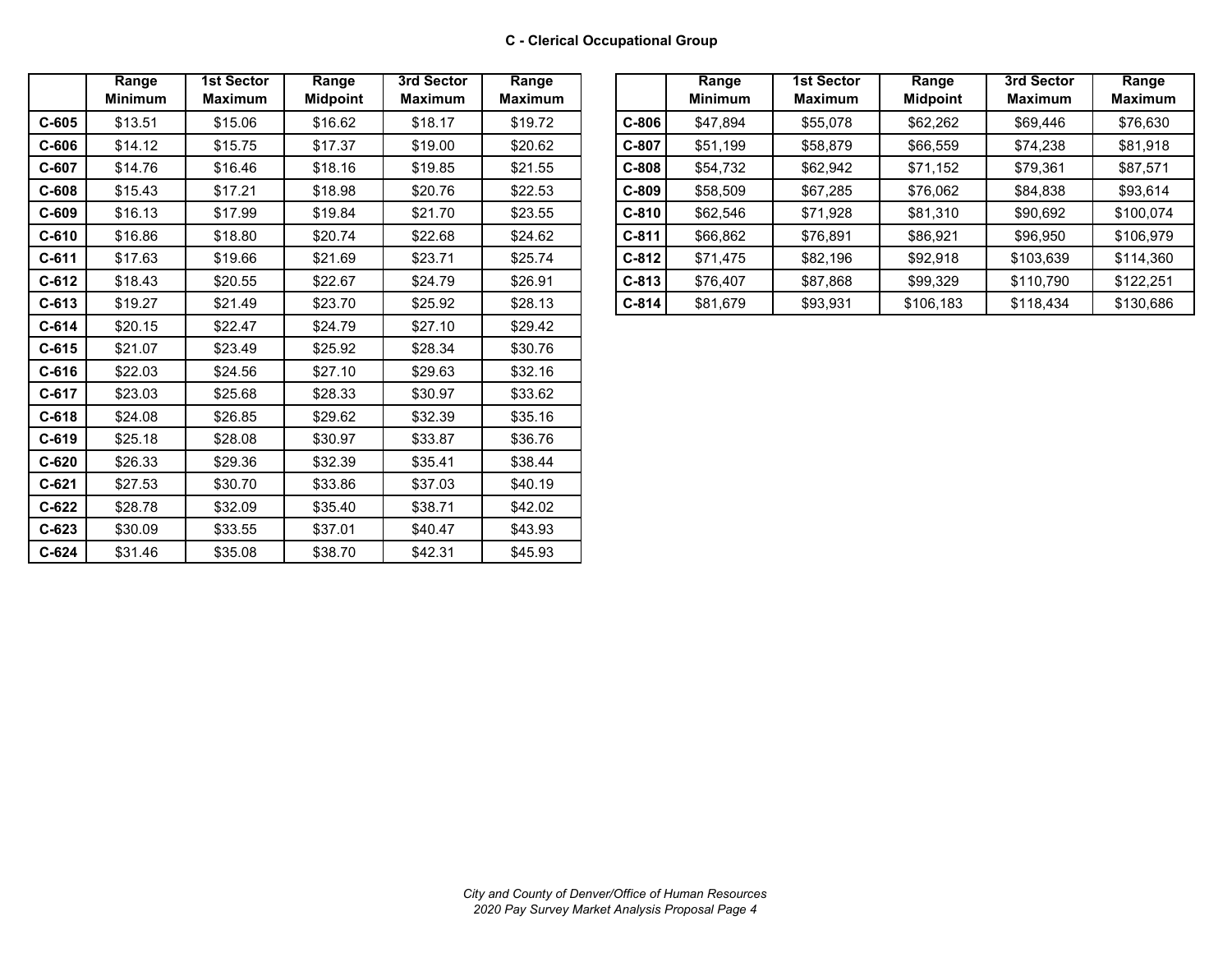|         | Range<br><b>Minimum</b> | <b>1st Sector</b><br><b>Maximum</b> | Range<br><b>Midpoint</b> | 3rd Sector<br><b>Maximum</b> | Range<br><b>Maximum</b> |
|---------|-------------------------|-------------------------------------|--------------------------|------------------------------|-------------------------|
| E-607   | \$13.48                 | \$15.03                             | \$16.58                  | \$18.13                      | \$19.68                 |
| E-608   | \$14.09                 | \$15.71                             | \$17.33                  | \$18.95                      | \$20.57                 |
| E-609   | \$14.73                 | \$16.43                             | \$18.12                  | \$19.82                      | \$21.51                 |
| E-610   | \$15.40                 | \$17.17                             | \$18.94                  | \$20.71                      | \$22.48                 |
| E-611   | \$16.10                 | \$17.95                             | \$19.81                  | \$21.66                      | \$23.51                 |
| E-612   | \$16.83                 | \$18.77                             | \$20.70                  | \$22.64                      | \$24.57                 |
| E-613   | \$17.60                 | \$19.63                             | \$21.65                  | \$23.68                      | \$25.70                 |
| E-614   | \$18.40                 | \$20.52                             | \$22.63                  | \$24.75                      | \$26.86                 |
| E-615   | \$19.24                 | \$21.45                             | \$23.67                  | \$25.88                      | \$28.09                 |
| $E-616$ | \$20.12                 | \$22.44                             | \$24.75                  | \$27.07                      | \$29.38                 |
| E-617   | \$21.04                 | \$23.46                             | \$25.88                  | \$28.30                      | \$30.72                 |
| E-618   | \$22.00                 | \$24.53                             | \$27.06                  | \$29.59                      | \$32.12                 |
| E-619   | \$23.00                 | \$25.65                             | \$28.29                  | \$30.94                      | \$33.58                 |
| $E-620$ | \$24.05                 | \$26.82                             | \$29.58                  | \$32.35                      | \$35.11                 |
| $E-621$ | \$25.14                 | \$28.03                             | \$30.92                  | \$33.81                      | \$36.70                 |
| E-622   | \$26.28                 | \$29.30                             | \$32.33                  | \$35.35                      | \$38.37                 |
| E-623   | \$27.48                 | \$30.64                             | \$33.80                  | \$36.96                      | \$40.12                 |
| E-624   | \$28.73                 | \$32.04                             | \$35.34                  | \$38.65                      | \$41.95                 |
| E-625   | \$30.04                 | \$33.50                             | \$36.95                  | \$40.41                      | \$43.86                 |
| E-626   | \$31.41                 | \$35.02                             | \$38.64                  | \$42.25                      | \$45.86                 |
| E-627   | \$32.84                 | \$36.62                             | \$40.40                  | \$44.17                      | \$47.95                 |
| E-628   | \$34.33                 | \$38.28                             | \$42.23                  | \$46.17                      | \$50.12                 |
| E-629   | \$35.89                 | \$40.02                             | \$44.15                  | \$48.27                      | \$52.40                 |
| E-630   | \$37.52                 | \$41.84                             | \$46.15                  | \$50.47                      | \$54.78                 |
| E-631   | \$39.23                 | \$43.74                             | \$48.26                  | \$52.77                      | \$57.28                 |
| E-632   | \$41.01                 | \$45.73                             | \$50.44                  | \$55.16                      | \$59.87                 |

| Range<br><b>Minimum</b> | <b>1st Sector</b><br><b>Maximum</b> | Range<br><b>Midpoint</b> | 3rd Sector<br><b>Maximum</b> | Range<br><b>Maximum</b> |
|-------------------------|-------------------------------------|--------------------------|------------------------------|-------------------------|
| \$13.48                 | \$15.03                             | \$16.58                  | \$18.13                      | \$19.68                 |
| \$14.09                 | \$15.71                             | \$17.33                  | \$18.95                      | \$20.57                 |
| \$14.73                 | \$16.43                             | \$18.12                  | \$19.82                      | \$21.51                 |
| \$15.40                 | \$17.17                             | \$18.94                  | \$20.71                      | \$22.48                 |
| \$16.10                 | \$17.95                             | \$19.81                  | \$21.66                      | \$23.51                 |
| \$16.83                 | \$18.77                             | \$20.70                  | \$22.64                      | \$24.57                 |
| \$17.60                 | \$19.63                             | \$21.65                  | \$23.68                      | \$25.70                 |
| \$18.40                 | \$20.52                             | \$22.63                  | \$24.75                      | \$26.86                 |
| \$19.24                 | \$21.45                             | \$23.67                  | \$25.88                      | \$28.09                 |
| \$20.12                 | \$22.44                             | \$24.75                  | \$27.07                      | \$29.38                 |
| \$21.04                 | \$23.46                             | \$25.88                  | \$28.30                      | \$30.72                 |
| \$22.00                 | \$24.53                             | \$27.06                  | \$29.59                      | \$32.12                 |
| \$23.00                 | \$25.65                             | \$28.29                  | \$30.94                      | \$33.58                 |
| \$24.05                 | \$26.82                             | \$29.58                  | \$32.35                      | \$35.11                 |
| \$25.14                 | \$28.03                             | \$30.92                  | \$33.81                      | \$36.70                 |
| \$26.28                 | \$29.30                             | \$32.33                  | \$35.35                      | \$38.37                 |
| \$27.48                 | \$30.64                             | \$33.80                  | \$36.96                      | \$40.12                 |
| \$28.73                 | \$32.04                             | \$35.34                  | \$38.65                      | \$41.95                 |
| \$30.04                 | \$33.50                             | \$36.95                  | \$40.41                      | \$43.86                 |
| \$31.41                 | \$35.02                             | \$38.64                  | \$42.25                      | \$45.86                 |
| \$32.84                 | \$36.62                             | \$40.40                  | \$44.17                      | \$47.95                 |
| \$34.33                 | \$38.28                             | \$42.23                  | \$46.17                      | \$50.12                 |
|                         |                                     |                          |                              |                         |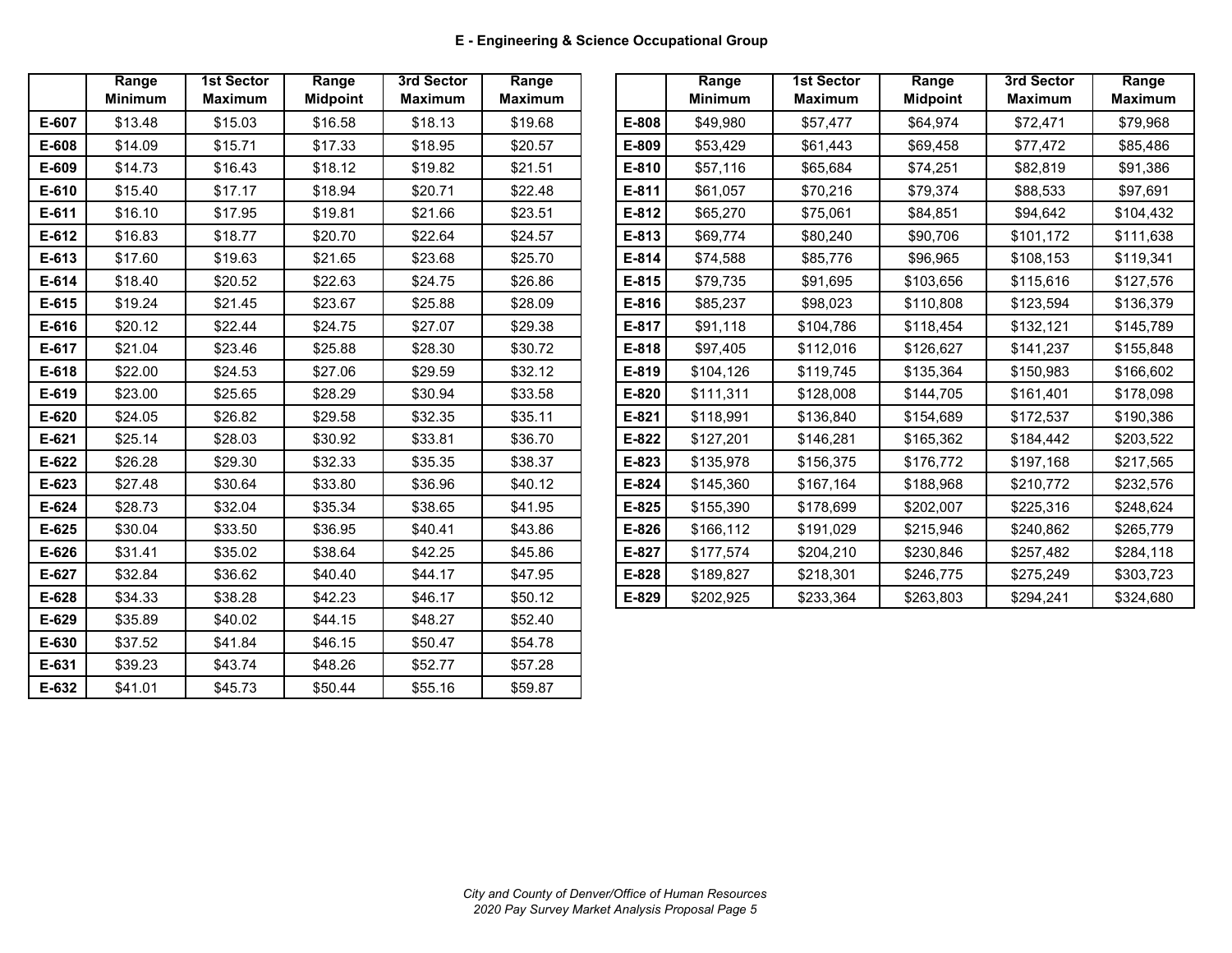|           | Range          | <b>1st Sector</b> | Range           | 3rd Sector     | Range          |
|-----------|----------------|-------------------|-----------------|----------------|----------------|
|           | <b>Minimum</b> | <b>Maximum</b>    | <b>Midpoint</b> | <b>Maximum</b> | <b>Maximum</b> |
| $I-605$   | \$13.20        | \$14.72           | \$16.24         | \$17.75        | \$19.27        |
| $I-606$   | \$13.80        | \$15.39           | \$16.98         | \$18.56        | \$20.15        |
| $I-607$   | \$14.43        | \$16.09           | \$17.75         | \$19.41        | \$21.07        |
| $I-608$   | \$15.09        | \$16.83           | \$18.56         | \$20.30        | \$22.03        |
| $I-609$   | \$15.78        | \$17.60           | \$19.41         | \$21.23        | \$23.04        |
| $I-610$   | \$16.50        | \$18.40           | \$20.30         | \$22.19        | \$24.09        |
| $I-611$   | \$17.25        | \$19.24           | \$21.22         | \$23.21        | \$25.19        |
| $I-612$   | \$18.03        | \$20.10           | \$22.18         | \$24.25        | \$26.32        |
| $I - 613$ | \$18.85        | \$21.02           | \$23.19         | \$25.35        | \$27.52        |
| $I - 614$ | \$19.71        | \$21.98           | \$24.25         | \$26.51        | \$28.78        |
| $I-615$   | \$20.61        | \$22.98           | \$25.35         | \$27.72        | \$30.09        |
| $I-616$   | \$21.55        | \$24.03           | \$26.51         | \$28.98        | \$31.46        |
| $I-617$   | \$22.53        | \$25.12           | \$27.71         | \$30.30        | \$32.89        |
| $I-618$   | \$23.56        | \$26.27           | \$28.98         | \$31.69        | \$34.40        |
| $I-619$   | \$24.63        | \$27.46           | \$30.30         | \$33.13        | \$35.96        |
| $I-620$   | \$25.75        | \$28.71           | \$31.68         | \$34.64        | \$37.60        |
| $I-621$   | \$26.92        | \$30.02           | \$33.11         | \$36.21        | \$39.30        |
| $I-622$   | \$28.14        | \$31.38           | \$34.61         | \$37.85        | \$41.08        |
| $I-623$   | \$29.42        | \$32.80           | \$36.19         | \$39.57        | \$42.95        |
| $I-624$   | \$30.76        | \$34.30           | \$37.84         | \$41.37        | \$44.91        |
| $I-625$   | \$32.16        | \$35.86           | \$39.56         | \$43.25        | \$46.95        |
| $I-626$   | \$33.62        | \$37.49           | \$41.36         | \$45.22        | \$49.09        |
| $I-627$   | \$35.15        | \$39.19           | \$43.24         | \$47.28        | \$51.32        |
| $I-628$   | \$36.75        | \$40.98           | \$45.21         | \$49.43        | \$53.66        |
| $I-629$   | \$38.42        | \$42.84           | \$47.26         | \$51.67        | \$56.09        |

|              | Range<br><b>Minimum</b> | <b>1st Sector</b><br>Maximum | Range<br><b>Midpoint</b> | 3rd Sector<br><b>Maximum</b> | Range<br>Maximum |              | Range<br><b>Minimum</b> | <b>1st Sector</b><br>Maximum | Range<br><b>Midpoint</b> | 3rd Sector<br>Maximum |  |
|--------------|-------------------------|------------------------------|--------------------------|------------------------------|------------------|--------------|-------------------------|------------------------------|--------------------------|-----------------------|--|
| l-605        | \$13.20                 | \$14.72                      | \$16.24                  | \$17.75                      | \$19.27          | <b>I-808</b> | \$53,527                | \$61,556                     | \$69,585                 | \$77,614              |  |
| 1-606        | \$13.80                 | \$15.39                      | \$16.98                  | \$18.56                      | \$20.15          | <b>I-809</b> | \$57,220                | \$65,803                     | \$74,386                 | \$82,969              |  |
| I-607        | \$14.43                 | \$16.09                      | \$17.75                  | \$19.41                      | \$21.07          | $I-810$      | \$61,168                | \$70,343                     | \$79,519                 | \$88,694              |  |
| I-608        | \$15.09                 | \$16.83                      | \$18.56                  | \$20.30                      | \$22.03          | $I-811$      | \$65,389                | \$75,197                     | \$85,006                 | \$94,814              |  |
| I-609        | \$15.78                 | \$17.60                      | \$19.41                  | \$21.23                      | \$23.04          | <b>I-812</b> | \$69,901                | \$80,386                     | \$90,872                 | \$101,357             |  |
| I-610        | \$16.50                 | \$18.40                      | \$20.30                  | \$22.19                      | \$24.09          | $I-813$      | \$74,724                | \$85,933                     | \$97,141                 | \$108,350             |  |
| $I-611$      | \$17.25                 | \$19.24                      | \$21.22                  | \$23.21                      | \$25.19          | <b>I-814</b> | \$79,880                | \$91,862                     | \$103,844                | \$115,826             |  |
| I-612        | \$18.03                 | \$20.10                      | \$22.18                  | \$24.25                      | \$26.32          | $I-815$      | \$85,392                | \$98,201                     | \$111,010                | \$123,818             |  |
| I-613        | \$18.85                 | \$21.02                      | \$23.19                  | \$25.35                      | \$27.52          | $I-816$      | \$91,284                | \$104,977                    | \$118,669                | \$132,362             |  |
| I-614        | \$19.71                 | \$21.98                      | \$24.25                  | \$26.51                      | \$28.78          | $I-817$      | \$97,583                | \$112,221                    | \$126,858                | \$141,496             |  |
| I-615        | \$20.61                 | \$22.98                      | \$25.35                  | \$27.72                      | \$30.09          | $I-818$      | \$104,316               | \$119,964                    | \$135,611                | \$151,259             |  |
| I-616        | \$21.55                 | \$24.03                      | \$26.51                  | \$28.98                      | \$31.46          | I-819        | \$111,514               | \$128,241                    | \$144,968                | \$161,695             |  |
| l-617        | \$22.53                 | \$25.12                      | \$27.71                  | \$30.30                      | \$32.89          | <b>I-820</b> | \$119,208               | \$137,089                    | \$154,971                | \$172,852             |  |
| I-618        | \$23.56                 | \$26.27                      | \$28.98                  | \$31.69                      | \$34.40          | $I-821$      | \$127,433               | \$146,548                    | \$165,663                | \$184,778             |  |
| I-619        | \$24.63                 | \$27.46                      | \$30.30                  | \$33.13                      | \$35.96          | <b>I-822</b> | \$136,226               | \$156,660                    | \$177,094                | \$197,528             |  |
| I-620        | \$25.75                 | \$28.71                      | \$31.68                  | \$34.64                      | \$37.60          | $I-823$      | \$145,626               | \$167,470                    | \$189,314                | \$211,158             |  |
| <b>I-621</b> | \$26.92                 | \$30.02                      | \$33.11                  | \$36.21                      | \$39.30          | $I-824$      | \$155,674               | \$179,025                    | \$202,376                | \$225,727             |  |
| $I-622$      | \$28.14                 | \$31.38                      | \$34.61                  | \$37.85                      | \$41.08          | $I-825$      | \$166,416               | \$191,379                    | \$216,341                | \$241,304             |  |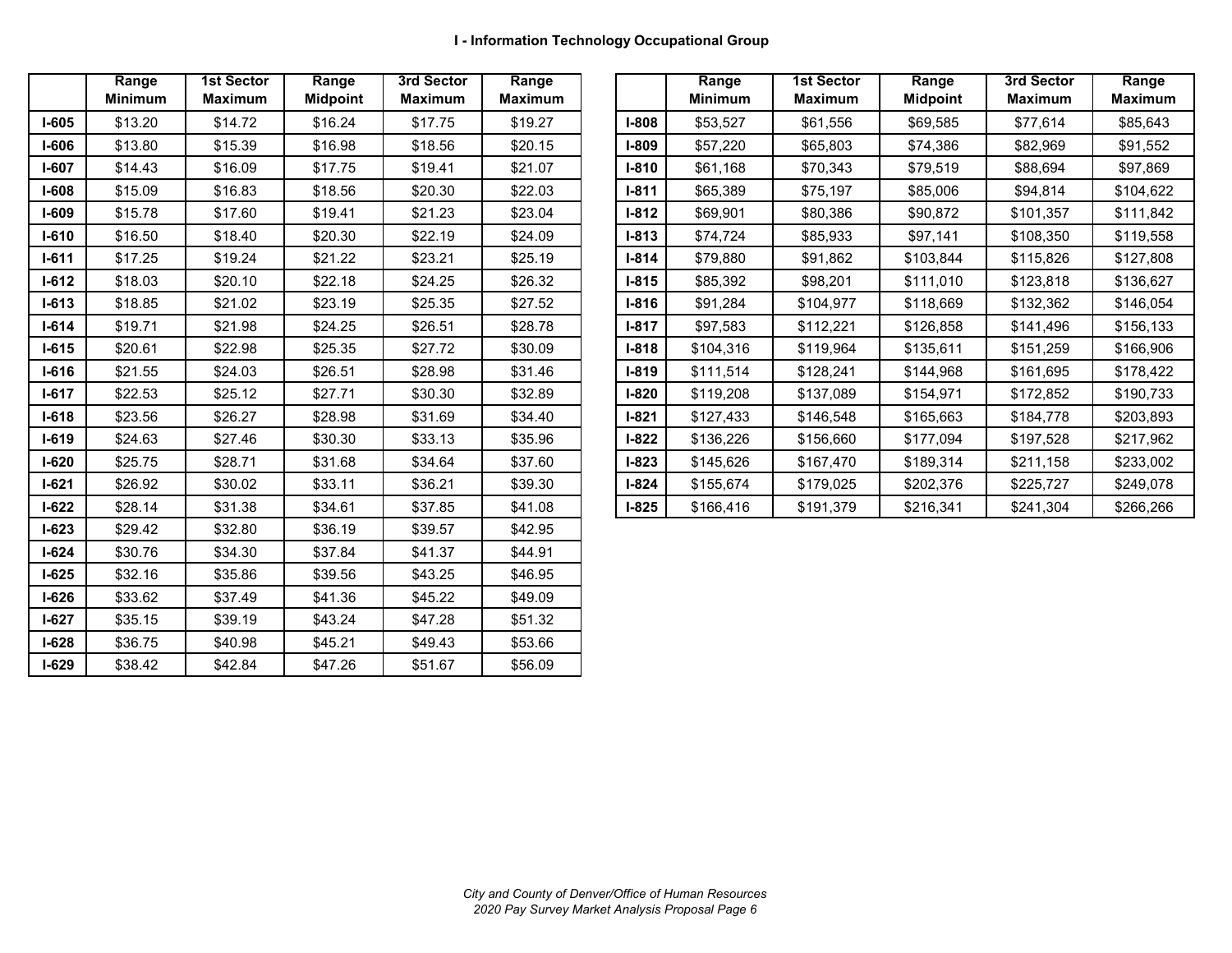|           | Range<br><b>Minimum</b> | <b>1st Sector</b><br><b>Maximum</b> | Range<br><b>Midpoint</b> | 3rd Sector<br><b>Maximum</b> | Range<br><b>Maximum</b> |
|-----------|-------------------------|-------------------------------------|--------------------------|------------------------------|-------------------------|
| $J - 410$ | \$16.91                 | \$16.91                             | \$16.91                  | \$16.91                      | \$16.91                 |
| J-606     | \$13.12                 | \$14.63                             | \$16.14                  | \$17.65                      | \$19.16                 |
| J-607     | \$13.72                 | \$15.30                             | \$16.88                  | \$18.45                      | \$20.03                 |
| J-608     | \$14.34                 | \$15.99                             | \$17.64                  | \$19.29                      | \$20.94                 |
| J-609     | \$14.99                 | \$16.72                             | \$18.44                  | \$20.17                      | \$21.89                 |
| $J - 610$ | \$15.67                 | \$17.47                             | \$19.28                  | \$21.08                      | \$22.88                 |
| $J - 611$ | \$16.38                 | \$18.26                             | \$20.15                  | \$22.03                      | \$23.91                 |
| $J-612$   | \$17.13                 | \$19.10                             | \$21.07                  | \$23.04                      | \$25.01                 |
| $J-613$   | \$17.91                 | \$19.97                             | \$22.03                  | \$24.09                      | \$26.15                 |
| $J - 614$ | \$18.72                 | \$20.87                             | \$23.03                  | \$25.18                      | \$27.33                 |
| $J-615$   | \$19.57                 | \$21.82                             | \$24.07                  | \$26.32                      | \$28.57                 |
| $J-616$   | \$20.46                 | \$22.81                             | \$25.17                  | \$27.52                      | \$29.87                 |
| $J - 617$ | \$21.39                 | \$23.85                             | \$26.31                  | \$28.77                      | \$31.23                 |
| $J - 618$ | \$22.36                 | \$24.93                             | \$27.51                  | \$30.08                      | \$32.65                 |
| $J-619$   | \$23.38                 | \$26.07                             | \$28.76                  | \$31.44                      | \$34.13                 |
| $J-620$   | \$24.44                 | \$27.25                             | \$30.06                  | \$32.87                      | \$35.68                 |
| $J - 621$ | \$25.55                 | \$28.49                             | \$31.43                  | \$34.36                      | \$37.30                 |
| $J-622$   | \$26.71                 | \$29.78                             | \$32.86                  | \$35.93                      | \$39.00                 |
| $J - 623$ | \$27.93                 | \$31.14                             | \$34.36                  | \$37.57                      | \$40.78                 |
| $J - 624$ | \$29.20                 | \$32.56                             | \$35.92                  | \$39.27                      | \$42.63                 |
| $J-625$   | \$30.53                 | \$34.04                             | \$37.55                  | \$41.06                      | \$44.57                 |
| $J-626$   | \$31.92                 | \$35.59                             | \$39.26                  | \$42.93                      | \$46.60                 |
| $J-627$   | \$37.21<br>\$33.37      |                                     | \$41.05                  | \$44.88                      | \$48.72                 |
| $J-628$   | \$34.89                 | \$38.90                             | \$42.92                  | \$46.93                      | \$50.94                 |

|              | Range<br><b>Minimum</b> | 1st Sector<br><b>Maximum</b> | Range<br><b>Midpoint</b> | 3rd Sector<br><b>Maximum</b> | Range<br><b>Maximum</b> |           | Range<br><b>Minimum</b> | <b>1st Sector</b><br><b>Maximum</b> | Range<br><b>Midpoint</b> | 3rd Sector<br>Maximum | Range<br>Maximum |
|--------------|-------------------------|------------------------------|--------------------------|------------------------------|-------------------------|-----------|-------------------------|-------------------------------------|--------------------------|-----------------------|------------------|
| J-410        | \$16.91                 | \$16.91                      | \$16.91                  | \$16.91                      | \$16.91                 | J-807     | \$47,583                | \$54,721                            | \$61,858                 | \$68,996              | \$76,133         |
| J-606        | \$13.12                 | \$14.63                      | \$16.14                  | \$17.65                      | \$19.16                 | $J-808$   | \$50,866                | \$58,496                            | \$66,126                 | \$73,756              | \$81,386         |
| J-607        | \$13.72                 | \$15.30                      | \$16.88                  | \$18.45                      | \$20.03                 | J-809     | \$54,376                | \$62,533                            | \$70,689                 | \$78,846              | \$87,002         |
| J-608        | \$14.34                 | \$15.99                      | \$17.64                  | \$19.29                      | \$20.94                 | $J - 810$ | \$58,128                | \$66,847                            | \$75,567                 | \$84,286              | \$93,005         |
| J-609        | \$14.99                 | \$16.72                      | \$18.44                  | \$20.17                      | \$21.89                 | $J - 811$ | \$62,139                | \$71,460                            | \$80,781                 | \$90,101              | \$99,422         |
| J-610        | \$15.67                 | \$17.47                      | \$19.28                  | \$21.08                      | \$22.88                 | $J - 812$ | \$66,427                | \$76,391                            | \$86,355                 | \$96,319              | \$106,283        |
| J-611        | \$16.38                 | \$18.26                      | \$20.15                  | \$22.03                      | \$23.91                 | $J - 813$ | \$71,010                | \$81,662                            | \$92,313                 | \$102,965             | \$113,616        |
| J-612        | \$17.13                 | \$19.10                      | \$21.07                  | \$23.04                      | \$25.01                 | J-814     | \$75,910                | \$87,297                            | \$98,683                 | \$110,070             | \$121,456        |
| J-613        | \$17.91                 | \$19.97                      | \$22.03                  | \$24.09                      | \$26.15                 | $J - 815$ | \$81,148                | \$93,320                            | \$105,493                | \$117,665             | \$129,837        |
| <b>J-614</b> | \$18.72                 | \$20.87                      | \$23.03                  | \$25.18                      | \$27.33                 | J-816     | \$86,747                | \$99,759                            | \$112,771                | \$125,783             | \$138,795        |
| J-615        | \$19.57                 | \$21.82                      | \$24.07                  | \$26.32                      | \$28.57                 | J-817     | \$92,733                | \$106,643                           | \$120,553                | \$134,463             | \$148,373        |
| J-616        | \$20.46                 | \$22.81                      | \$25.17                  | \$27.52                      | \$29.87                 | $J - 818$ | \$99,132                | \$114,002                           | \$128,872                | \$143,741             | \$158,611        |
| J-617        | \$21.39                 | \$23.85                      | \$26.31                  | \$28.77                      | \$31.23                 | $J-819$   | \$105,972               | \$121,868                           | \$137,764                | \$153,659             | \$169,555        |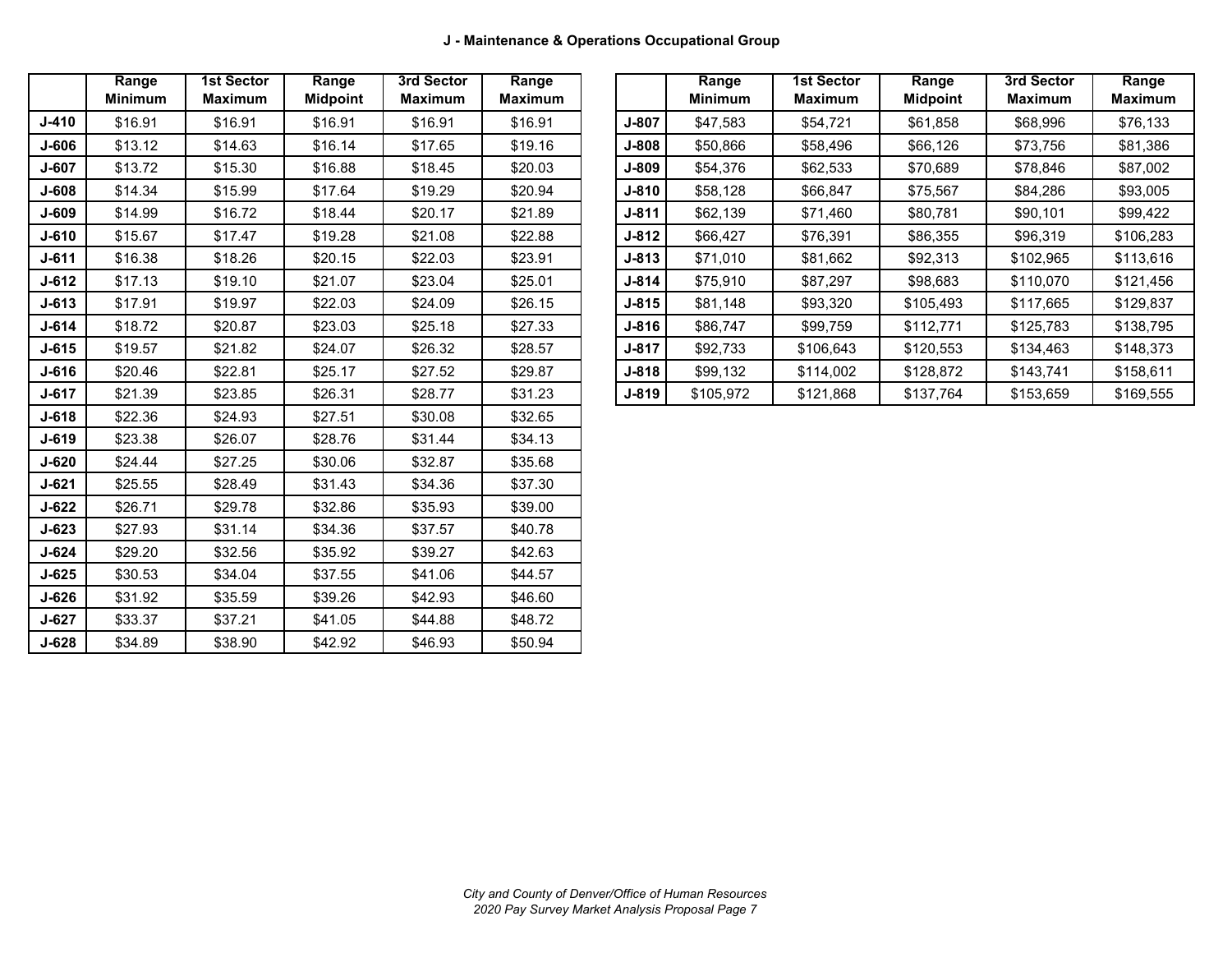|           | Range<br><b>Minimum</b> | <b>1st Sector</b><br><b>Maximum</b> | Range<br><b>Midpoint</b> | 3rd Sector<br><b>Maximum</b> | Range<br><b>Maximum</b> |
|-----------|-------------------------|-------------------------------------|--------------------------|------------------------------|-------------------------|
| $L-605$   | \$13.65                 | \$15.22                             | \$16.79                  | \$18.36                      | \$19.93                 |
| L-606     | \$14.27                 | \$15.91                             | \$17.55                  | \$19.19                      | \$20.83                 |
| $L - 607$ | \$14.92                 | \$16.64                             | \$18.35                  | \$20.07                      | \$21.78                 |
| L-608     | \$15.60                 | \$17.40                             | \$19.19                  | \$20.99                      | \$22.78                 |
| L-609     | \$16.31                 | \$18.19                             | \$20.06                  | \$21.94                      | \$23.81                 |
| $L-610$   | \$17.05                 | \$19.01                             | \$20.97                  | \$22.93                      | \$24.89                 |
| $L-611$   | \$17.83                 | \$19.88                             | \$21.93                  | \$23.98                      | \$26.03                 |
| $L-612$   | \$18.64                 | \$20.78                             | \$22.93                  | \$25.07                      | \$27.21                 |
| $L-613$   | \$19.49                 | \$21.73                             | \$23.98                  | \$26.22                      | \$28.46                 |
| $L-614$   | \$20.38                 | \$22.72                             | \$25.07                  | \$27.41                      | \$29.75                 |
| $L-615$   | \$21.31                 | \$23.76                             | \$26.21                  | \$28.66                      | \$31.11                 |
| $L-616$   | \$22.28                 | \$24.84                             | \$27.41                  | \$29.97                      | \$32.53                 |
| $L-617$   | \$23.29                 | \$25.97                             | \$28.65                  | \$31.32                      | \$34.00                 |
| $L-618$   | \$24.35                 | \$27.15                             | \$29.95                  | \$32.75                      | \$35.55                 |
| $L-619$   | \$25.46                 | \$28.39                             | \$31.32                  | \$34.24                      | \$37.17                 |
| $L - 620$ | \$26.62                 | \$29.68                             | \$32.75                  | \$35.81                      | \$38.87                 |
| $L - 621$ | \$27.83                 | \$31.03                             | \$34.23                  | \$37.43                      | \$40.63                 |
| $L - 622$ | \$29.10                 | \$32.45                             | \$35.80                  | \$39.14                      | \$42.49                 |
| $L - 623$ | \$30.42                 | \$33.92                             | \$37.42                  | \$40.91                      | \$44.41                 |
| $L-624$   | \$31.80                 | \$35.46                             | \$39.12                  | \$42.77                      | \$46.43                 |
| $L-625$   | \$33.25                 | \$37.08                             | \$40.90                  | \$44.73                      | \$48.55                 |
| $L-626$   | \$34.76                 | \$38.76                             | \$42.76                  | \$46.75                      | \$50.75                 |

|           | Range<br><b>Minimum</b> | 1st Sector<br><b>Maximum</b> | Range<br><b>Midpoint</b> | 3rd Sector<br><b>Maximum</b> | Range<br><b>Maximum</b> |           | Range<br><b>Minimum</b> | <b>1st Sector</b><br><b>Maximum</b> | Range<br><b>Midpoint</b> | 3rd Sector<br><b>Maximum</b> | Range<br><b>Maximum</b> |
|-----------|-------------------------|------------------------------|--------------------------|------------------------------|-------------------------|-----------|-------------------------|-------------------------------------|--------------------------|------------------------------|-------------------------|
| L-605     | \$13.65                 | \$15.22                      | \$16.79                  | \$18.36                      | \$19.93                 | $L - 807$ | \$51,765                | \$59,530                            | \$67,295                 | \$75,059                     | \$82,824                |
| L-606     | \$14.27                 | \$15.91                      | \$17.55                  | \$19.19                      | \$20.83                 | L-808     | \$55,337                | \$63,638                            | \$71,938                 | \$80,239                     | \$88,539                |
| L-607     | \$14.92                 | \$16.64                      | \$18.35                  | \$20.07                      | \$21.78                 | L-809     | \$59,155                | \$68,028                            | \$76,902                 | \$85,775                     | \$94,648                |
| L-608     | \$15.60                 | \$17.40                      | \$19.19                  | \$20.99                      | \$22.78                 | $L - 810$ | \$63,237                | \$72,723                            | \$82,208                 | \$91.694                     | \$101,179               |
| L-609     | \$16.31                 | \$18.19                      | \$20.06                  | \$21.94                      | \$23.81                 | $L - 811$ | \$67,600                | \$77,740                            | \$87,880                 | \$98,020                     | \$108,160               |
| $L-610$   | \$17.05                 | \$19.01                      | \$20.97                  | \$22.93                      | \$24.89                 | $L - 812$ | \$72,264                | \$83,104                            | \$93,943                 | \$104,783                    | \$115,622               |
| L-611     | \$17.83                 | \$19.88                      | \$21.93                  | \$23.98                      | \$26.03                 | $L - 813$ | \$77,250                | \$88,838                            | \$100,425                | \$112,013                    | \$123,600               |
| L-612     | \$18.64                 | \$20.78                      | \$22.93                  | \$25.07                      | \$27.21                 | $L - 814$ | \$82,580                | \$94,967                            | \$107,354                | \$119,741                    | \$132,128               |
| L-613     | \$19.49                 | \$21.73                      | \$23.98                  | \$26.22                      | \$28.46                 | $L - 815$ | \$88,278                | \$101,520                           | \$114,762                | \$128,003                    | \$141,245               |
| $L - 614$ | \$20.38                 | \$22.72                      | \$25.07                  | \$27.41                      | \$29.75                 | $L - 816$ | \$94,369                | \$108,524                           | \$122,680                | \$136,835                    | \$150,990               |
| L-615     | \$21.31                 | \$23.76                      | \$26.21                  | \$28.66                      | \$31.11                 | $L - 817$ | \$100,880               | \$116,012                           | \$131,144                | \$146,276                    | \$161,408               |
| L-616     | \$22.28                 | \$24.84                      | \$27.41                  | \$29.97                      | \$32.53                 | $L - 818$ | \$107,841               | \$124,017                           | \$140,194                | \$156,370                    | \$172,546               |
| L-617     | \$23.29                 | \$25.97                      | \$28.65                  | \$31.32                      | \$34.00                 | $L - 819$ | \$115,282               | \$132,574                           | \$149,867                | \$167,159                    | \$184,451               |
| L-618     | \$24.35                 | \$27.15                      | \$29.95                  | \$32.75                      | \$35.55                 | $L - 820$ | \$123,236               | \$141,722                           | \$160,207                | \$178,693                    | \$197,178               |
| L-619     | \$25.46                 | \$28.39                      | \$31.32                  | \$34.24                      | \$37.17                 | $L - 821$ | \$131,739               | \$151,500                           | \$171,261                | \$191,021                    | \$210,782               |
| L-620     | \$26.62                 | \$29.68                      | \$32.75                  | \$35.81                      | \$38.87                 | $L - 822$ | \$140,829               | \$161,953                           | \$183,078                | \$204,202                    | \$225,326               |
| $L-621$   | \$27.83                 | \$31.03                      | \$34.23                  | \$37.43                      | \$40.63                 | $L - 823$ | \$150,546               | \$173,128                           | \$195,710                | \$218,292                    | \$240,874               |
| L-622     | \$29.10                 | \$32.45                      | \$35.80                  | \$39.14                      | \$42.49                 | $L - 824$ | \$160,934               | \$185,074                           | \$209,214                | \$233,354                    | \$257,494               |
| L-623     | \$30.42                 | \$33.92                      | \$37.42                  | \$40.91                      | \$44.41                 | $L - 825$ | \$172,038               | \$197,844                           | \$223,650                | \$249,455                    | \$275,261               |
| L-624     | \$31.80                 | \$35.46                      | \$39.12                  | \$42.77                      | \$46.43                 | $L-826$   | \$183,909               | \$211,495                           | \$239,082                | \$266,668                    | \$294,254               |
| L-625     | \$33.25                 | \$37.08                      | \$40.90                  | \$44.73                      | \$48.55                 | $L - 827$ | \$196,599               | \$226,089                           | \$255,579                | \$285,068                    | \$314,558               |
| $L - 626$ | \$34.76                 | \$38.76                      | \$42.76                  | \$46.75                      | \$50.75                 | $L - 828$ | \$210,164               | \$241,689                           | \$273,213                | \$304,738                    | \$336,262               |
|           |                         |                              |                          |                              |                         | L-829     | \$224,665               | \$258,365                           | \$292,065                | \$325,764                    | \$359,464               |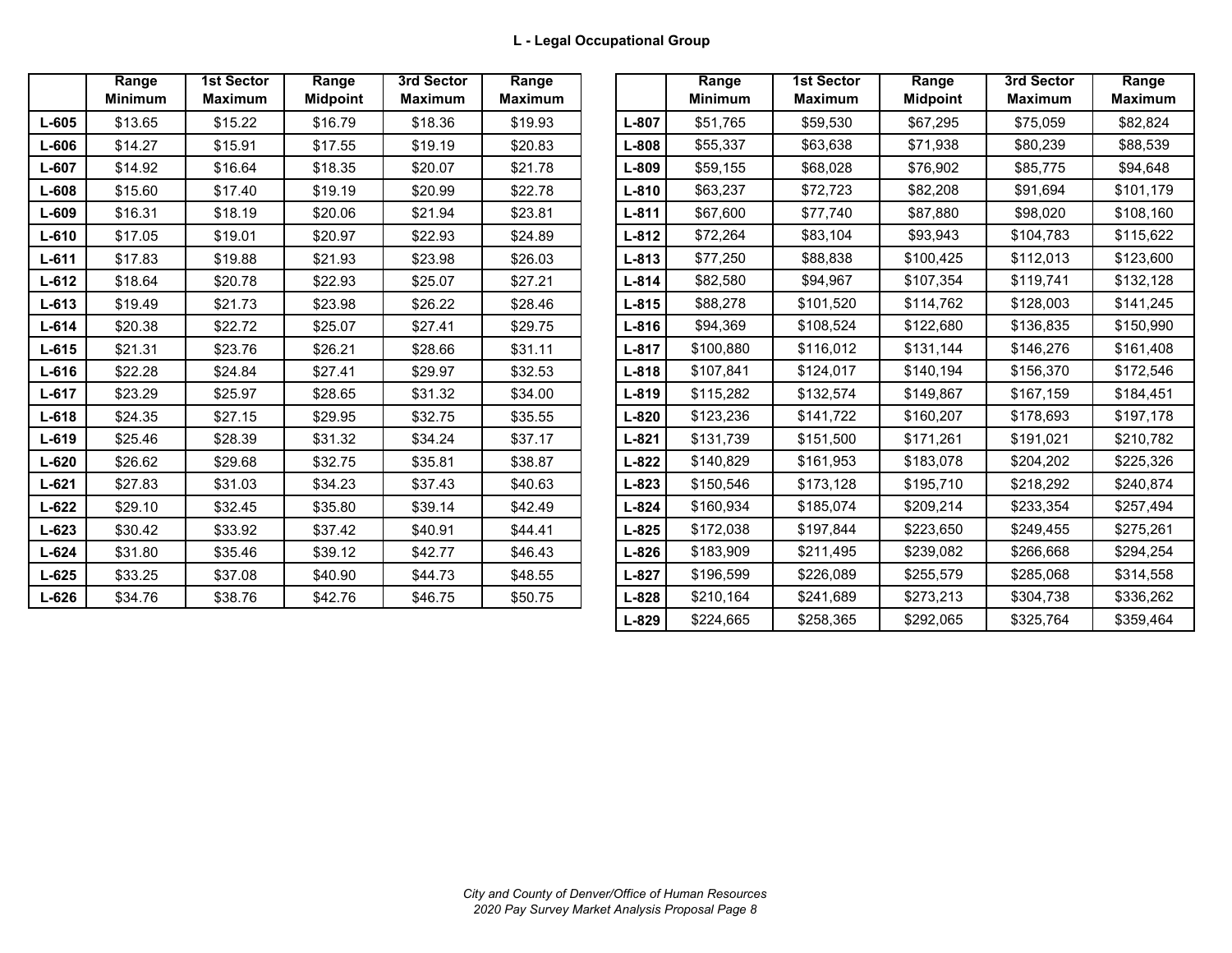**N - Enforcement, Compliance, and Protective Services Occupational Group**

|         | Range<br><b>Minimum</b> | <b>1st Sector</b><br><b>Maximum</b> | Range<br><b>Midpoint</b> | 3rd Sector<br><b>Maximum</b> | Range<br><b>Maximum</b> |
|---------|-------------------------|-------------------------------------|--------------------------|------------------------------|-------------------------|
| N-607   | \$13.93                 | \$15.53                             | \$17.14                  | \$18.74                      | \$20.34                 |
| N-608   | \$14.56                 | \$16.24                             | \$17.91                  | \$19.59                      | \$21.26                 |
| N-609   | \$15.22                 | \$16.97                             | \$18.72                  | \$20.47                      | \$22.22                 |
| N-610   | \$15.91                 | \$17.74                             | \$19.57                  | \$21.40                      | \$23.23                 |
| N-611   | \$16.63                 | \$18.54                             | \$20.46                  | \$22.37                      | \$24.28                 |
| N-612   | \$17.39                 | \$19.39                             | \$21.39                  | \$23.39                      | \$25.39                 |
| $N-613$ | \$18.18                 | \$20.27                             | \$22.36                  | \$24.45                      | \$26.54                 |
| $N-614$ | \$19.01                 | \$21.20                             | \$23.38                  | \$25.57                      | \$27.75                 |
| $N-615$ | \$19.87                 | \$22.16                             | \$24.44                  | \$26.73                      | \$29.01                 |
| N-616   | \$20.77                 | \$23.16                             | \$25.55                  | \$27.93                      | \$30.32                 |
| N-617   | \$21.72                 | \$24.22                             | \$26.72                  | \$29.21                      | \$31.71                 |
| N-618   | \$22.71                 | \$25.32                             | \$27.94                  | \$30.55                      | \$33.16                 |
| N-619   | \$23.74                 | \$26.47                             | \$29.20                  | \$31.93                      | \$34.66                 |
| N-620   | \$24.82                 | \$27.68                             | \$30.53                  | \$33.39                      | \$36.24                 |
| $N-621$ | \$25.95                 | \$28.94                             | \$31.92                  | \$34.91                      | \$37.89                 |
| N-622   | \$27.13                 | \$30.25                             | \$33.37                  | \$36.49                      | \$39.61                 |
| $N-623$ | \$28.36                 | \$31.62                             | \$34.89                  | \$38.15                      | \$41.41                 |
| N-624   | \$29.65                 | \$33.06                             | \$36.47                  | \$39.88                      | \$43.29                 |

|       | Range<br><b>Minimum</b> | 1st Sector<br><b>Maximum</b> | Range<br><b>Midpoint</b> | 3rd Sector<br><b>Maximum</b> | Range<br><b>Maximum</b> |         | Range<br><b>Minimum</b> | <b>1st Sector</b><br>Maximum | Range<br><b>Midpoint</b> | 3rd Sector<br>Maximum | Range<br><b>Maximum</b> |
|-------|-------------------------|------------------------------|--------------------------|------------------------------|-------------------------|---------|-------------------------|------------------------------|--------------------------|-----------------------|-------------------------|
| N-607 | \$13.93                 | \$15.53                      | \$17.14                  | \$18.74                      | \$20.34                 | N-808   | \$51,649                | \$59,396                     | \$67,144                 | \$74,891              | \$82,638                |
| N-608 | \$14.56                 | \$16.24                      | \$17.91                  | \$19.59                      | \$21.26                 | N-809   | \$55,213                | \$63,495                     | \$71.777                 | \$80,059              | \$88,341                |
| N-609 | \$15.22                 | \$16.97                      | \$18.72                  | \$20.47                      | \$22.22                 | N-810   | \$59,023                | \$67,877                     | \$76,730                 | \$85,584              | \$94,437                |
| N-610 | \$15.91                 | \$17.74                      | \$19.57                  | \$21.40                      | \$23.23                 | N-811   | \$63,096                | \$72,561                     | \$82,025                 | \$91,490              | \$100,954               |
| N-611 | \$16.63                 | \$18.54                      | \$20.46                  | \$22.37                      | \$24.28                 | $N-812$ | \$67,450                | \$77,568                     | \$87,685                 | \$97,803              | \$107,920               |
| N-612 | \$17.39                 | \$19.39                      | \$21.39                  | \$23.39                      | \$25.39                 | N-813   | \$72.104                | \$82,920                     | \$93.735                 | \$104.551             | \$115,366               |
| N-613 | \$18.18                 | \$20.27                      | \$22.36                  | \$24.45                      | \$26.54                 | $N-814$ | \$77,079                | \$88,641                     | \$100,203                | \$111,764             | \$123,326               |
| N-614 | \$19.01                 | \$21.20                      | \$23.38                  | \$25.57                      | \$27.75                 | N-815   | \$82,397                | \$94,757                     | \$107.116                | \$119,476             | \$131,835               |
| N-615 | \$19.87                 | \$22.16                      | \$24.44                  | \$26.73                      | \$29.01                 | N-816   | \$88,082                | \$101.294                    | \$114.507                | \$127.719             | \$140,931               |
| N-616 | \$20.77                 | \$23.16                      | \$25.55                  | \$27.93                      | \$30.32                 | N-817   | \$94,160                | \$108,284                    | \$122,408                | \$136,532             | \$150,656               |
| N-617 | \$21.72                 | \$24.22                      | \$26.72                  | \$29.21                      | \$31.71                 | N-818   | \$100,657               | \$115,756                    | \$130,854                | \$145,953             | \$161,051               |
| N-618 | \$22.71                 | \$25.32                      | \$27.94                  | \$30.55                      | \$33.16                 | N-819   | \$107,602               | \$123,742                    | \$139,883                | \$156,023             | \$172,163               |

**O - Healthcare Occupational Group**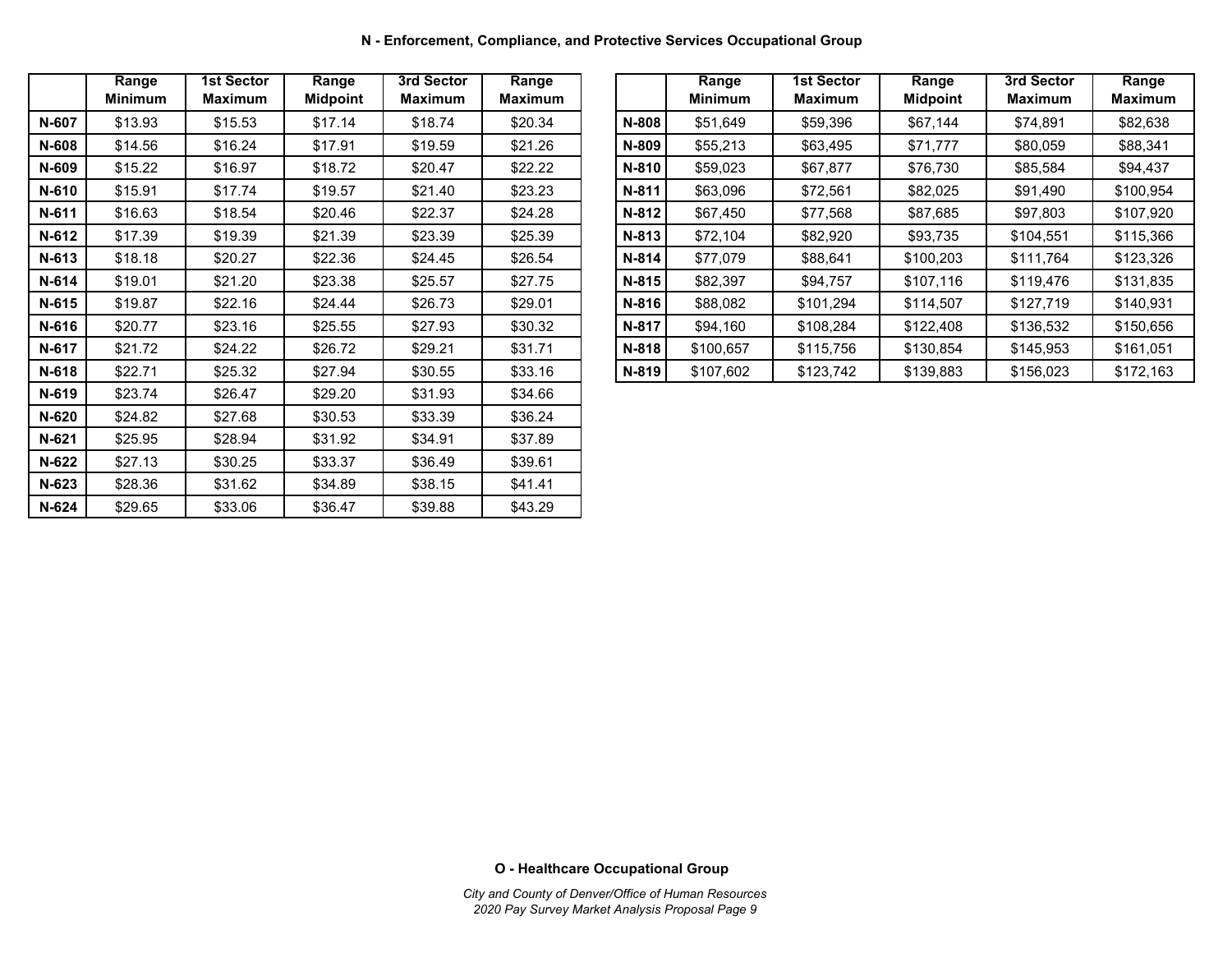|         | Range<br><b>Minimum</b> | <b>1st Sector</b><br><b>Maximum</b> | Range<br><b>Midpoint</b> | 3rd Sector<br><b>Maximum</b> | Range<br><b>Maximum</b> |
|---------|-------------------------|-------------------------------------|--------------------------|------------------------------|-------------------------|
| O-407   | \$19.81                 | \$19.81                             | \$19.81                  | \$19.81                      | \$19.81                 |
| $O-410$ | \$91,770.00             | \$91,770.00                         | \$91,770.00              | \$91,770.00                  | \$91,770.00             |
| O-604   | \$13.63                 | \$15.20                             | \$16.77                  | \$18.33                      | \$19.90                 |
| $O-605$ | \$14.25                 | \$15.89                             | \$17.53                  | \$19.17                      | \$20.81                 |
| O-606   | \$14.90                 | \$16.61                             | \$18.33                  | \$20.04                      | \$21.75                 |
| O-607   | \$15.58                 | \$17.37                             | \$19.17                  | \$20.96                      | \$22.75                 |
| O-608   | \$16.29                 | \$18.16                             | \$20.04                  | \$21.91                      | \$23.78                 |
| O-609   | \$17.03                 | \$18.99                             | \$20.95                  | \$22.90                      | \$24.86                 |
| $O-610$ | \$17.80                 | \$19.85                             | \$21.90                  | \$23.94                      | \$25.99                 |
| $O-611$ | \$18.61                 | \$20.75                             | \$22.89                  | \$25.03                      | \$27.17                 |
| O-612   | \$19.46                 | \$21.70                             | \$23.94                  | \$26.17                      | \$28.41                 |
| $O-613$ | \$20.35                 | \$22.69                             | \$25.03                  | \$27.37                      | \$29.71                 |
| O-614   | \$21.28                 | \$23.73                             | \$26.18                  | \$28.62                      | \$31.07                 |
| $O-615$ | \$22.25                 | \$24.81                             | \$27.37                  | \$29.93                      | \$32.49                 |
| O-616   | \$23.26                 | \$25.94                             | \$28.61                  | \$31.29                      | \$33.96                 |
| O-617   | \$24.32                 | \$27.12                             | \$29.92                  | \$32.71                      | \$35.51                 |
| $O-618$ | \$25.43                 | \$28.36                             | \$31.28                  | \$34.21                      | \$37.13                 |
| O-619   | \$26.59                 | \$29.65                             | \$32.71                  | \$35.76                      | \$38.82                 |
| O-620   | \$27.80                 | \$31.00                             | \$34.20                  | \$37.39                      | \$40.59                 |
| $O-621$ | \$29.06                 | \$32.40                             | \$35.75                  | \$39.09                      | \$42.43                 |
| O-622   | \$30.38                 | \$33.87                             | \$37.37                  | \$40.86                      | \$44.35                 |
| $O-623$ | \$31.76                 | \$35.41                             | \$39.07                  | \$42.72                      | \$46.37                 |
| O-624   | \$33.21                 | \$37.03                             | \$40.85                  | \$44.67                      | \$48.49                 |
| $O-625$ | \$34.72                 | \$38.71                             | \$42.71                  | \$46.70                      | \$50.69                 |
| O-626   | \$36.30                 | \$40.48                             | \$44.65                  | \$48.83                      | \$53.00                 |
| 0-627   | \$37.95                 | \$42.32                             | \$46.68                  | \$51.05                      | \$55.41                 |
| $O-628$ | \$39.68                 | \$44.24                             | \$48.81                  | \$53.37                      | \$57.93                 |
| O-629   | \$41.49                 | \$46.26                             | \$51.04                  | \$55.81                      | \$60.58                 |
| O-630   | \$43.38                 | \$48.37                             | \$53.36                  | \$58.34                      | \$63.33                 |

|       | Range<br><b>Minimum</b> | 1st Sector<br>Maximum | Range<br><b>Midpoint</b> | 3rd Sector<br><b>Maximum</b> | Range<br><b>Maximum</b> |         | Range<br><b>Minimum</b> | <b>1st Sector</b><br><b>Maximum</b> | Range<br><b>Midpoint</b> | 3rd Sector<br><b>Maximum</b> |
|-------|-------------------------|-----------------------|--------------------------|------------------------------|-------------------------|---------|-------------------------|-------------------------------------|--------------------------|------------------------------|
| O-407 | \$19.81                 | \$19.81               | \$19.81                  | \$19.81                      | \$19.81                 | O-806   | \$50,565                | \$58,150                            | \$65,735                 | \$73,319                     |
| O-410 | \$91,770.00             | \$91,770.00           | \$91,770.00              | \$91,770.00                  | \$91,770.00             | O-807   | \$54,054                | \$62,162                            | \$70,270                 | \$78,378                     |
| O-604 | \$13.63                 | \$15.20               | \$16.77                  | \$18.33                      | \$19.90                 | O-808   | \$57,784                | \$66,452                            | \$75,119                 | \$83,787                     |
| O-605 | \$14.25                 | \$15.89               | \$17.53                  | \$19.17                      | \$20.81                 | O-809   | \$61,771                | \$71,037                            | \$80,303                 | \$89,568                     |
| O-606 | \$14.90                 | \$16.61               | \$18.33                  | \$20.04                      | \$21.75                 | O-810   | \$66,033                | \$75,938                            | \$85,843                 | \$95,748                     |
| O-607 | \$15.58                 | \$17.37               | \$19.17                  | \$20.96                      | \$22.75                 | $O-811$ | \$70,589                | \$81,177                            | \$91,766                 | \$102,354                    |
| O-608 | \$16.29                 | \$18.16               | \$20.04                  | \$21.91                      | \$23.78                 | O-812   | \$75,460                | \$86,779                            | \$98,098                 | \$109,417                    |
| O-609 | \$17.03                 | \$18.99               | \$20.95                  | \$22.90                      | \$24.86                 | O-813   | \$80,667                | \$92,767                            | \$104,867                | \$116,967                    |
| O-610 | \$17.80                 | \$19.85               | \$21.90                  | \$23.94                      | \$25.99                 | $O-814$ | \$86,233                | \$99,168                            | \$112,103                | \$125,038                    |
| 0-611 | \$18.61                 | \$20.75               | \$22.89                  | \$25.03                      | \$27.17                 | O-815   | \$92,183                | \$106,011                           | \$119,838                | \$133,666                    |
| O-612 | \$19.46                 | \$21.70               | \$23.94                  | \$26.17                      | \$28.41                 | O-816   | \$98,544                | \$113,326                           | \$128,107                | \$142,889                    |
| 0-613 | \$20.35                 | \$22.69               | \$25.03                  | \$27.37                      | \$29.71                 | O-817   | \$105,344               | \$121,146                           | \$136,947                | \$152,749                    |
| 0-614 | \$21.28                 | \$23.73               | \$26.18                  | \$28.62                      | \$31.07                 | O-818   | \$112,613               | \$129,505                           | \$146,397                | \$163,289                    |
| 0-615 | \$22.25                 | \$24.81               | \$27.37                  | \$29.93                      | \$32.49                 | O-819   | \$120,383               | \$138,441                           | \$156,498                | \$174,556                    |
| 0-616 | \$23.26                 | \$25.94               | \$28.61                  | \$31.29                      | \$33.96                 | $O-820$ | \$128,689               | \$147,992                           | \$167,296                | \$186,599                    |
| 0-617 | \$24.32                 | \$27.12               | \$29.92                  | \$32.71                      | \$35.51                 | $O-821$ | \$137,569               | \$158,204                           | \$178,840                | \$199,475                    |
| 0-618 | \$25.43                 | \$28.36               | \$31.28                  | \$34.21                      | \$37.13                 | O-822   | \$147,061               | \$169,120                           | \$191,180                | \$213,239                    |
| O-619 | \$26.59                 | \$29.65               | \$32.71                  | \$35.76                      | \$38.82                 | O-823   | \$157,208               | \$180,789                           | \$204,371                | \$227,952                    |
| O-620 | \$27.80                 | \$31.00               | \$34.20                  | \$37.39                      | \$40.59                 | O-824   | \$168,055               | \$193,263                           | \$218,472                | \$243,680                    |
| 0-621 | \$29.06                 | \$32.40               | \$35.75                  | \$39.09                      | \$42.43                 | O-825   | \$179,651               | \$206,599                           | \$233,547                | \$260,494                    |
| O-622 | \$30.38                 | \$33.87               | \$37.37                  | \$40.86                      | \$44.35                 | O-826   | \$192,047               | \$220,854                           | \$249,661                | \$278,468                    |
| O-623 | \$31.76                 | \$35.41               | \$39.07                  | \$42.72                      | \$46.37                 | O-827   | \$205,298               | \$236,093                           | \$266,888                | \$297,682                    |
| O-624 | \$33.21                 | \$37.03               | \$40.85                  | \$44.67                      | \$48.49                 | O-828   | \$219,464               | \$252,384                           | \$285,303                | \$318,223                    |
| O-625 | \$34.72                 | \$38.71               | \$42.71                  | \$46.70                      | \$50.69                 | O-829   | \$234,607               | \$269,798                           | \$304,989                | \$340,180                    |
| O-626 | \$36.30                 | \$40.48               | \$44.65                  | \$48.83                      | \$53.00                 | O-830   | \$250,795               | \$288,414                           | \$326,034                | \$363,653                    |
| 0-627 | \$37.95                 | \$42.32               | \$46.68                  | \$51.05                      | \$55.41                 | $O-831$ | \$268,100               | \$308,315                           | \$348,530                | \$388,745                    |
| O-628 | \$39.68                 | \$44.24               | \$48.81                  | \$53.37                      | \$57.93                 | O-832   | \$286,599               | \$329,589                           | \$372,579                | \$415,568                    |
| O-629 | \$41.49                 | \$46.26               | \$51.04                  | \$55.81                      | \$60.58                 | O-833   | \$306,374               | \$352,330                           | \$398,286                | \$444,242                    |
| O-630 | \$43.38                 | \$48.37               | \$53.36                  | \$58.34                      | \$63.33                 | O-834   | \$327,514               | \$376,641                           | \$425,768                | \$474,895                    |
|       |                         |                       |                          |                              |                         | O-835   | \$350,112               | \$402,629                           | \$455,146                | \$507,662                    |
|       |                         |                       |                          |                              |                         | O-836   | \$374,270               | \$430,411                           | \$486,551                | \$542,692                    |
|       |                         |                       |                          |                              |                         | O-837   | \$400,095               | \$460,109                           | \$520,124                | \$580,138                    |
|       |                         |                       |                          |                              |                         | O-838   | \$427,702               | \$491,857                           | \$556,013                | \$620,168                    |
|       |                         |                       |                          |                              |                         | O-839   | \$457,213               | \$525,795                           | \$594,377                | \$662,959                    |
|       |                         |                       |                          |                              |                         | O-840   | \$488,761               | \$562,075                           | \$635,390                | \$708,704                    |

**V - Fiscal Occupational Group**

*City and County of Denver/Office of Human Resources 2020 Pay Survey Market Analysis Proposal Page 10*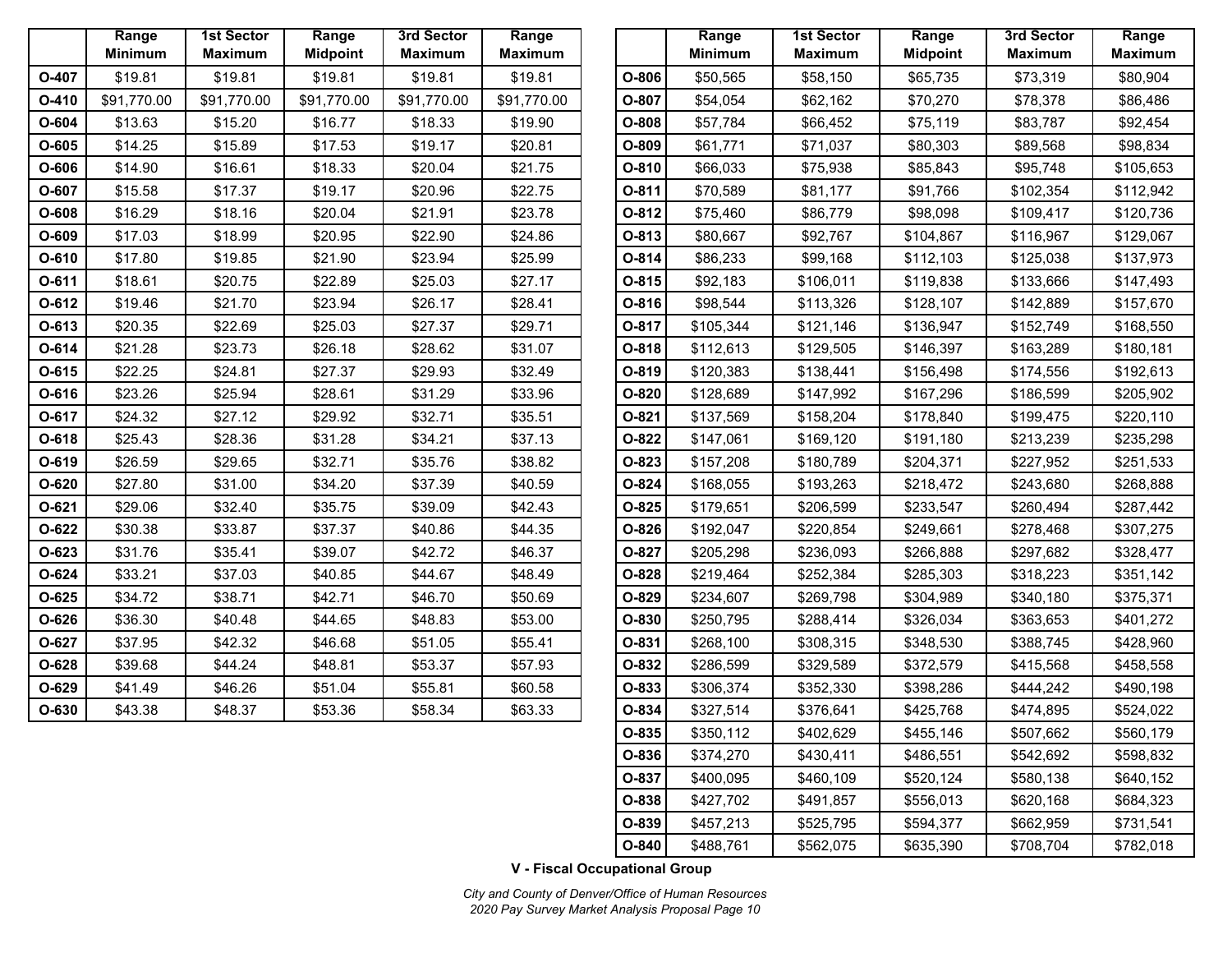|           | Range          | <b>1st Sector</b> | Range           | 3rd Sector     | Range          |
|-----------|----------------|-------------------|-----------------|----------------|----------------|
|           | <b>Minimum</b> | <b>Maximum</b>    | <b>Midpoint</b> | <b>Maximum</b> | <b>Maximum</b> |
| $V-606$   | \$13.91        | \$15.51           | \$17.11         | \$18.71        | \$20.31        |
| $V-607$   | \$14.54        | \$16.21           | \$17.89         | \$19.56        | \$21.23        |
| $V-608$   | \$15.20        | \$16.95           | \$18.70         | \$20.44        | \$22.19        |
| $V-609$   | \$15.89        | \$17.72           | \$19.55         | \$21.37        | \$23.20        |
| $V-610$   | \$16.61        | \$18.52           | \$20.43         | \$22.34        | \$24.25        |
| $V-611$   | \$17.37        | \$19.37           | \$21.37         | \$23.36        | \$25.36        |
| $V-612$   | \$18.16        | \$20.25           | \$22.34         | \$24.42        | \$26.51        |
| $V-613$   | \$18.99        | \$21.18           | \$23.36         | \$25.55        | \$27.73        |
| $V-614$   | \$19.85        | \$22.13           | \$24.42         | \$26.70        | \$28.98        |
| $V-615$   | \$20.75        | \$23.14           | \$25.53         | \$27.91        | \$30.30        |
| $V-616$   | \$21.69        | \$24.19           | \$26.68         | \$29.18        | \$31.67        |
| $V-617$   | \$22.68        | \$25.29           | \$27.90         | \$30.50        | \$33.11        |
| $V-618$   | \$23.71        | \$26.44           | \$29.17         | \$31.89        | \$34.62        |
| $V-619$   | \$24.79        | \$27.64           | \$30.49         | \$33.34        | \$36.19        |
| $V-620$   | \$25.92        | \$28.90           | \$31.88         | \$34.86        | \$37.84        |
| $V-621$   | \$27.10        | \$30.22           | \$33.34         | \$36.45        | \$39.57        |
| $V-622$   | \$28.33        | \$31.59           | \$34.85         | \$38.10        | \$41.36        |
| $V-623$   | \$29.62        | \$33.03           | \$36.44         | \$39.84        | \$43.25        |
| $V - 624$ | \$30.97        | \$34.53           | \$38.10         | \$41.66        | \$45.22        |

|           | Range<br><b>Minimum</b> | <b>1st Sector</b><br><b>Maximum</b> | Range<br><b>Midpoint</b> | 3rd Sector<br><b>Maximum</b> | Range<br><b>Maximum</b> |           | Range<br><b>Minimum</b> | <b>1st Sector</b><br><b>Maximum</b> | Range<br><b>Midpoint</b> | 3rd Sector<br><b>Maximum</b> | <b>Range</b><br><b>Maximum</b> |
|-----------|-------------------------|-------------------------------------|--------------------------|------------------------------|-------------------------|-----------|-------------------------|-------------------------------------|--------------------------|------------------------------|--------------------------------|
| $V-606$   | \$13.91                 | \$15.51                             | \$17.11                  | \$18.71                      | \$20.31                 | $V-807$   | \$50,438                | \$58,004                            | \$65,570                 | \$73,135                     | \$80,701                       |
| $V - 607$ | \$14.54                 | \$16.21                             | \$17.89                  | \$19.56                      | \$21.23                 | $V-808$   | \$53,918                | \$62,006                            | \$70,094                 | \$78,181                     | \$86,269                       |
| $V-608$   | \$15.20                 | \$16.95                             | \$18.70                  | \$20.44                      | \$22.19                 | $V-809$   | \$57,638                | \$66,284                            | \$74,930                 | \$83,575                     | \$92,221                       |
| V-609     | \$15.89                 | \$17.72                             | \$19.55                  | \$21.37                      | \$23.20                 | $V-810$   | \$61,615                | \$70,857                            | \$80,100                 | \$89,342                     | \$98,584                       |
| $V-610$   | \$16.61                 | \$18.52                             | \$20.43                  | \$22.34                      | \$24.25                 | $V-811$   | \$65,866                | \$75,746                            | \$85,626                 | \$95,506                     | \$105,386                      |
| $V - 611$ | \$17.37                 | \$19.37                             | \$21.37                  | \$23.36                      | \$25.36                 | $V-812$   | \$70,411                | \$80,973                            | \$91,535                 | \$102,096                    | \$112,658                      |
| $V - 612$ | \$18.16                 | \$20.25                             | \$22.34                  | \$24.42                      | \$26.51                 | $V - 813$ | \$75,269                | \$86,559                            | \$97,850                 | \$109,140                    | \$120,430                      |
| $V - 613$ | \$18.99                 | \$21.18                             | \$23.36                  | \$25.55                      | \$27.73                 | $V-814$   | \$80,463                | \$92,533                            | \$104,602                | \$116,672                    | \$128,741                      |
| $V - 614$ | \$19.85                 | \$22.13                             | \$24.42                  | \$26.70                      | \$28.98                 | $V-815$   | \$86,015                | \$98,917                            | \$111,820                | \$124,722                    | \$137,624                      |
| $V - 615$ | \$20.75                 | \$23.14                             | \$25.53                  | \$27.91                      | \$30.30                 | $V-816$   | \$91,950                | \$105,743                           | \$119,535                | \$133,328                    | \$147,120                      |
| $V - 616$ | \$21.69                 | \$24.19                             | \$26.68                  | \$29.18                      | \$31.67                 | $V-817$   | \$98,295                | \$113,039                           | \$127,784                | \$142,528                    | \$157,272                      |
| $V-617$   | \$22.68                 | \$25.29                             | \$27.90                  | \$30.50                      | \$33.11                 | $V-818$   | \$105,077               | \$120,839                           | \$136,600                | \$152,362                    | \$168,123                      |
| V-618     | \$23.71                 | \$26.44                             | \$29.17                  | \$31.89                      | \$34.62                 | $V-819$   | \$112,327               | \$129,176                           | \$146,025                | \$162,874                    | \$179,723                      |
| $V - 619$ | \$24.79                 | \$27.64                             | \$30.49                  | \$33.34                      | \$36.19                 | $V-820$   | \$120,078               | \$138,090                           | \$156,102                | \$174,113                    | \$192,125                      |
| $V-620$   | \$25.92                 | \$28.90                             | \$31.88                  | \$34.86                      | \$37.84                 | $V-821$   | \$128,363               | \$147,618                           | \$166,872                | \$186,127                    | \$205,381                      |
| $V - 621$ | \$27.10                 | \$30.22                             | \$33.34                  | \$36.45                      | \$39.57                 | $V-822$   | \$137,220               | \$157,803                           | \$178,386                | \$198,969                    | \$219,552                      |
| $V - 622$ | \$28.33                 | \$31.59                             | \$34.85                  | \$38.10                      | \$41.36                 | $V-823$   | \$146,688               | \$168,691                           | \$190,695                | \$212,698                    | \$234,701                      |
| V-623     | \$29.62                 | \$33.03                             | \$36.44                  | \$39.84                      | \$43.25                 | $V-824$   | \$156,809               | \$180,330                           | \$203,852                | \$227,373                    | \$250,894                      |
| V-624     | \$30.97                 | \$34.53                             | \$38.10                  | \$41.66                      | \$45.22                 | $V-825$   | \$167,629               | \$192,773                           | \$217,918                | \$243,062                    | \$268,206                      |
|           |                         |                                     |                          |                              |                         | $V - 826$ | \$179,195               | \$206,074                           | \$232,954                | \$259,833                    | \$286,712                      |
|           |                         |                                     |                          |                              |                         | $V-827$   | \$191,559               | \$220,293                           | \$249,027                | \$277,760                    | \$306,494                      |
|           |                         |                                     |                          |                              |                         | $V-828$   | \$204,777               | \$235,494                           | \$266,210                | \$296,927                    | \$327,643                      |
|           |                         |                                     |                          |                              |                         | $V-829$   | \$218,907               | \$251,743                           | \$284,579                | \$317,415                    | \$350,251                      |